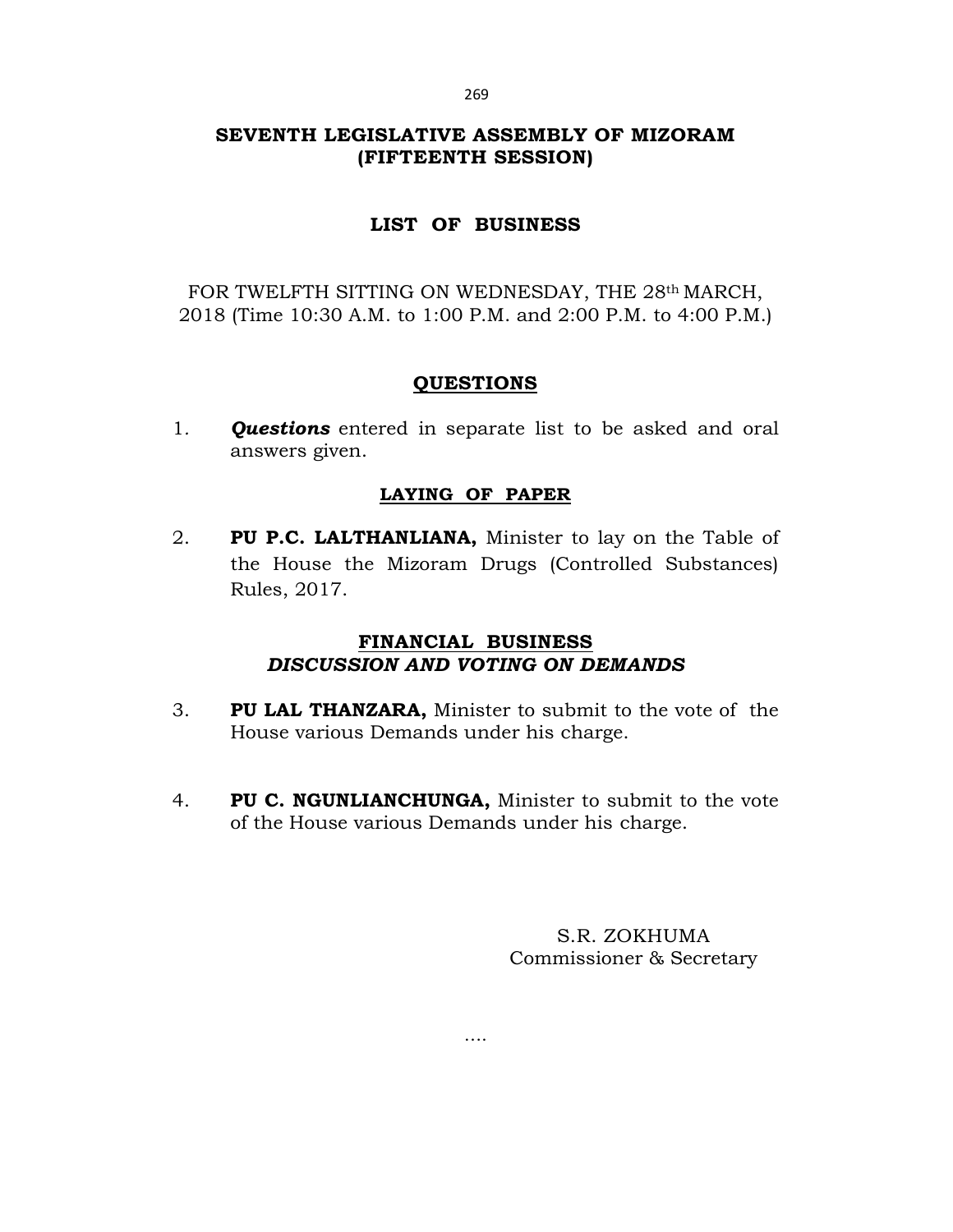**SPEAKER :** Live as free people, but do not use your freedom as a cover-up for evil; live as God's slaves.

1 Peter 2:16

A shared question from Pu Vanlalzawma and Pu K. Sangthuama, I request Pu Vanlalzawma to ask Starred Question No. 169.

**PU VANLALZAWMA :** Thank you, Pu Speaker. Will the PWD Minister be pleased to state -

- a) If the proposed work on Sairang/Sihhmui-Melriat/Falkawn via Ramrikawn main road will be carried out?
- b) If the Govt. proposed construction of Aizawl bypass road through Melriat via Sihhmui-Ramrikawn-MZU?

**SPEAKER** : PWD Minister to answer the question.

**PU LAL THANZARA, MINISTER:** Pu Speaker, my answer is -

- a) The work will not be carried out as yet. The proposal called 'Aizawl Ring Road' was made in 2011 with Coltech Consulting Private Ltd. as the assigned work agency. However, sanction had not been processed due to unavailability of funding source. When JNNURM was launched, Sihhmui-Ramrikawn road was named 'Spur Aizawl Ring Road' and financial sanction was made for one section through JNNURM Scheme. However, after  $8\frac{1}{2}$  kms of the work was completed, it could not be continued due to termination of JNNURM scheme.
- b) It will again be proposed when there is an available scheme.

**SPEAKER :** Supplementary Question from Pu K. Sangthuama.

**PU K. SANGTHUAMA :** Pu Speaker, Melriat road through Sihhmui is a convenient road for the southern areas and also for heavy loaded truck. It will also be helpful in resolving Aizawl tight traffics. So, is there a way for the Govt. to take extreme measures?

Is it true that the said Sihhmui-Ramrikawn road is completed with ₹100 crore from the Central Road Fund? I opine the sanction is excessive if it means only for Sihmui-Ramrikawn.

**SPEAKER :** Supplementary question from Pu Z.S. Zuala.

**Lt. Col. Z.S. ZUALA :** Pu Speaker, is it related to Samtlang-Hualngohmun main road which has been excavated?

**SPEAKER :** Pu Vanlalzawma.

**PU VANLALZAWMA :** Pu Speaker, is it possible to allot fund from NEDP for starting the work since this road is quite important especially for the southern areas as well as for evading tight traffics in Aizawl?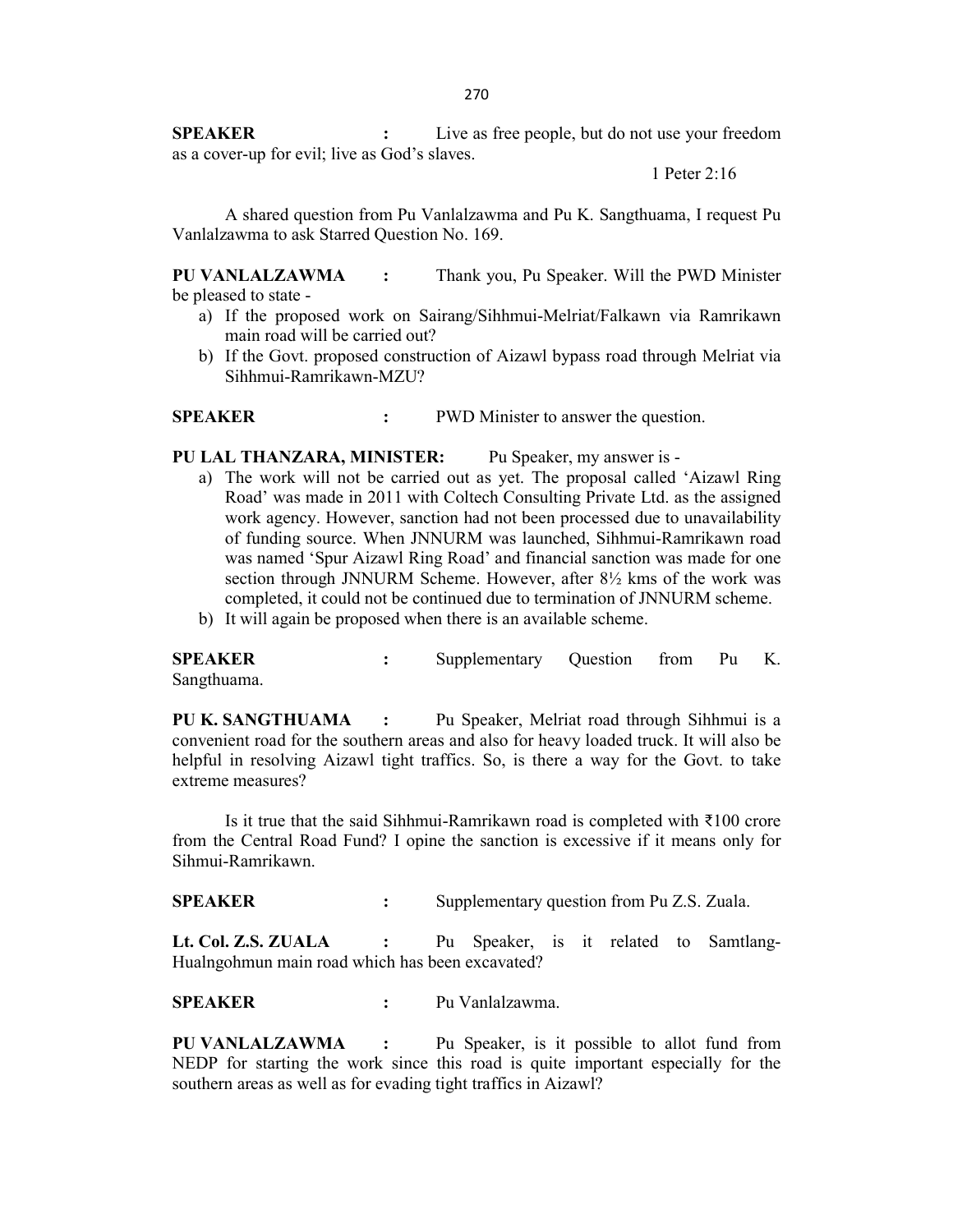**SPEAKER :** The hon. Minister to answer the questions.

**PU LAL THANZARA, MINISTER:** Pu Speaker, in response to Pu K. Sangthuama's question, we are aware of the importance of this road and as mentioned by Pu Vanlalzawma, we know that it would also be of a great help for Aizawl traffic. However, as mentioned earlier, the project discontinued since JNNURM scheme is delinked. Pu Speaker, there is a proposal to take up from Central Road Fund. The amount allotted i.e.  $\bar{\xi}100$  crore may seem a lot considering the distance but is necessary for it includes compensation. Hopefully Sihhmui-Ramrikawn road will soon be carried out through CRF.

Regarding the question of Lt. Col. Zuala, there is no relation as both have different project with different funding source.

As of the question of Pu Vanlalzawma, the Govt. is willing to complete the project and I believe it can be completed through NEDP if the hon. Chief Minister and Finance Minister approved it.

**SPEAKER :** Pu Lalruatkima to ask Starred Question No. 170.

**PU LALRUATKIMA :** Pu Speaker, will the PWD Minister be pleased to state-

- a) When the work on PCC/Rigid pavement between World Band Road Tlawng and Pukpui was started, the estimate amount and name of the contractor?
- b) The length of this project and the reason for not selecting the contractor through open tender?
- c) The amount paid to the contractor and when it will be completed?
- d) If the assigned contractor is the same contractor who worked on PCC rigid pavement? If so, who is he and length of the work done so far?
- e) The amount paid to the contractor?

**SPEAKER :** The Hon. Minister to give the answer.

- **PU LAL THANZARA, MINISTER:** Pu Speaker, my answer is as follows
	- a) The work on PCC/Rigid pavement between World Band Road Tlawng and Pukpui was started on  $27^{\text{th}}$  Nov, 2017 and the Estimate amount is ₹300.00 lakhs. The contractors are Pu C. Lalhmingliana of Chanmari, Lunglei and Tantia Construction Ltd.
	- b) The distance of the Rigid Pavement work is 1.128 kms. and was allotted on open tender since it is of an urgent work.
	- c) The contractors have not yet been paid and expected time of completion is 20.04.2018
	- d) Pu C. Lalhmingthanga of Chanmari, Lunglei worked on PCC rigid pavement before and completed a distance of 306 meters.
	- e) The contractor has not yet been paid.

## **SPEAKER :** Supplementary question from Pu Lalruatkima.

**PU LALRUATKIMA :** Pu Speaker, how much was expenditure for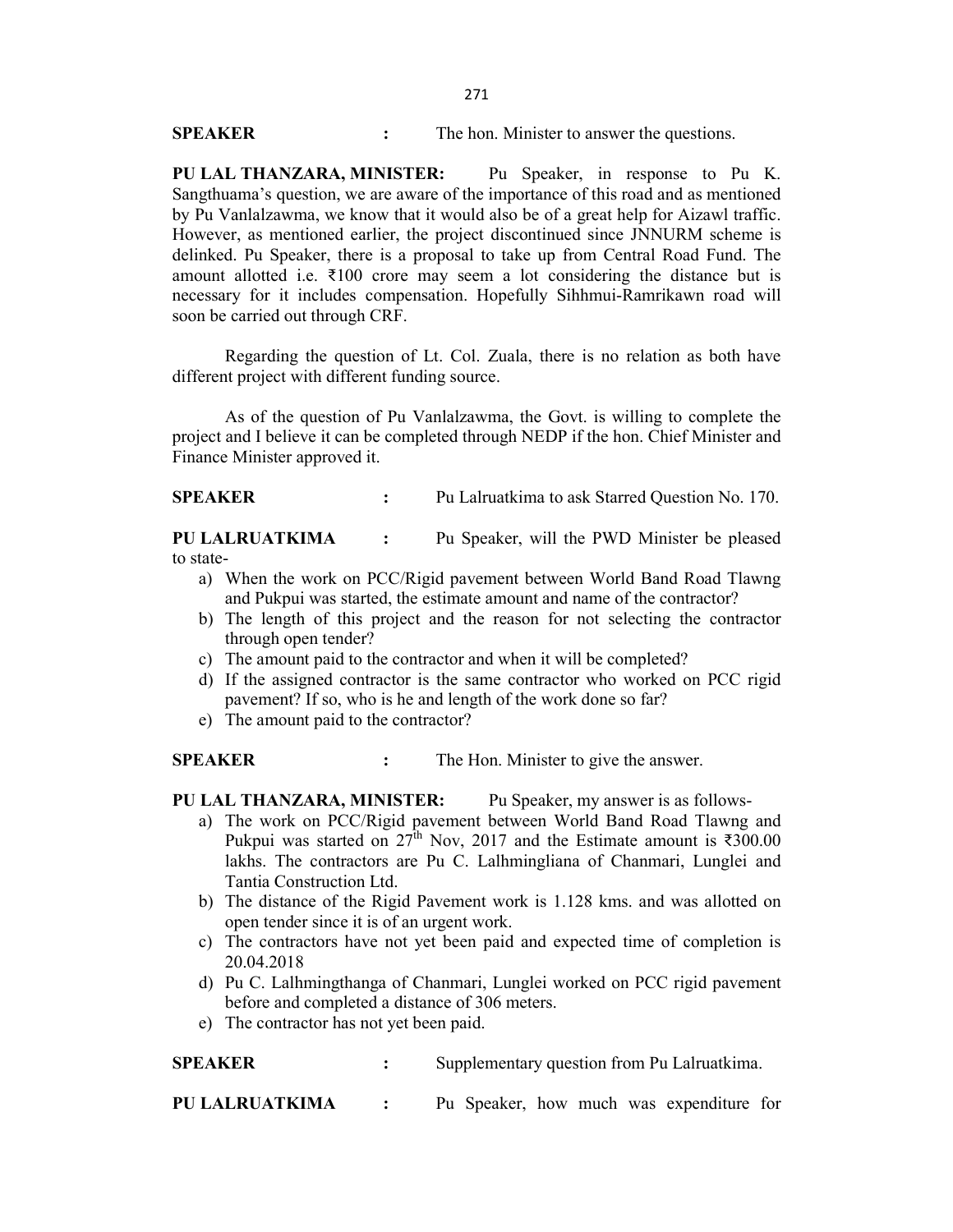maintenance of Pukpui-Tlawng road during 2015-2018? It is learned that the people are not satisfied with the performance of the contractor and low quality materials used in the construction? Is there any work being carried out apart from than rigid pavement, and if so, what is the sanction amount and who is the contractor? What is the expected date of completion and if there are any workers being transferred? If so, who are they and why?

**SPEAKER :** Pu T.T. Zothansanga.

**PU T. T. ZOTHANSANGA:** Pu Speaker, it is learned that there is a fund provision for Saitual-Kawlkulh and Khawzawl-Champai. If so, is it possible to start the works without call of tender?

**SPEAKER :** Er. Lalrinawma.

**Er. LALRINAWMA :** Pu Speaker, it is learned that no fund is given for the 306 meters work, if so, whether there is any payment for mobilization advance or material advance?

### **SPEAKER :** Pu Mahima.

**PU JOSEPH LALHIMPUIA:** Pu Speaker, Lunglei DC, in corporation with ALS and MYC has initiated online coaching class at Lunglei especially for the southern youths so that they may succeed in IIT, JEE, NEET exams. The road between Tlawng and Pukpui is damage for quite a while and it is unfortunate that works cannot be carried out as desired despite appealing it to the Minister of PWD and several meetings beign held with the engineers. The hon. Minister gives his best effort and allotted ₹170 lakhs for resurfacing and ₹100 lakhs for state priority project. Besides, ₹300 lakhs is allotted for rigid pavement and it is unfortunate that works cannot be carried out properly despite fund provision of  $\overline{5570}$  lakhs. The people are grieving and the department also needs to put more efforts into the works.

We have often blockage due to resurfacing of this road and the only diversion road is Haulawng via Dawn which is also damaged. So, will it be possible to repair this road?

**SPEAKER :** Minister to answer the question.

**PU LAL THANZARA, MINISTER:** Pu Speaker, I cannot answer the question of Pu Lalruatkima regarding the expenses during 2015-2018 since it is an old subject. Patch repair was carried out with  $\overline{x}$ 270 lakhs other than the rigid pavement between Pukpui-Tlawng. The EE, SDO and JE have been transferred since the people of Lunglei are not satisfied with their work performances.

In reply to the question of Er. Lalrinawma, there is no expenditure till today. The work agency is of big contractors and they have not yet made the bills.

In reply to the question of Pu T.T. Zothansanga, works are currently carried out without call of tender and the repairing work is expected to be completed in May.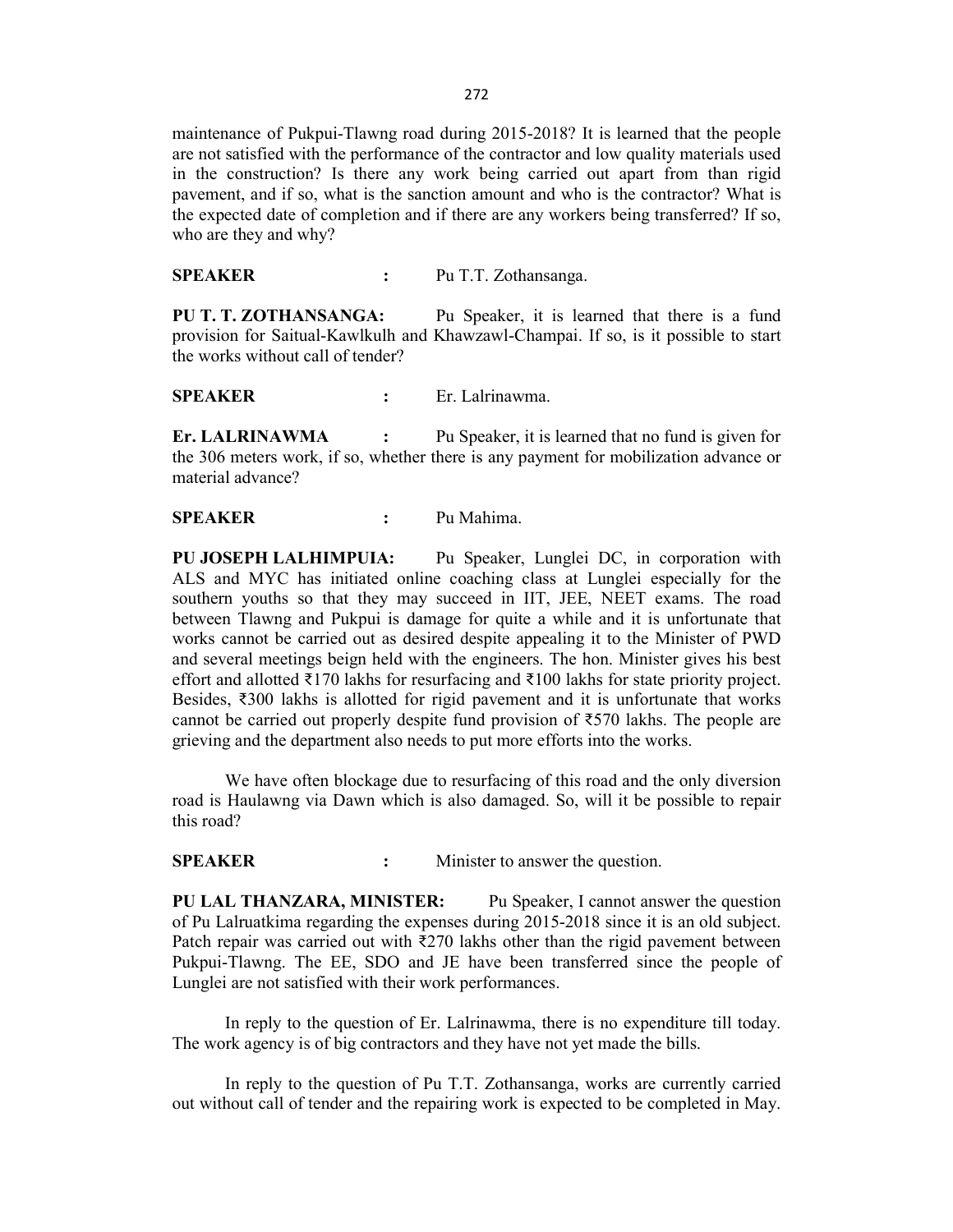As of the question of Pu Mahima, we will look into the case. This road is extremely damaged and the Engineer-in-chief and Chief Engineer are working on it.

We want to expedite the work and the existing contractors were asked to perform the works without call of tender. Since the work is not expedited, we hired Tantia and SLT to take up the work. However, our engineers were transferred due to poor performances of works.

**SPEAKER :** Pu Lalruatkima.

**PU LALRUATKIMA :** Thank you, Pu Speaker. Is Pu C. Lalhmingliana the existing president of Lunglei District Congress Committee? If so, why is the work specifically allotted to him? There can be no development if we lack accountability. So, will it be possible for our Minister to arrange appropriate monitoring on all such works?

**SPEAKER :** Minister to answer the question.

**PU LAL THANZARA, MINISTER:** Pu Speaker, Pu C. Lalhmingliana is the President of Lunglei District Congress Committee and he is an experienced contractor who works on many projects with other big contractors. We select contractors who could perform good works and used good quality sandstones. We transferred those workers with bad performances so as to have good roads.

**PU T.T. ZOTHANSANGA :** Pu Speaker, we should not permit any questions which were asked after answers to the supplementary questions were made for it takes too much time.

**SPEAKER :** Moving on to our business, Starred Question No. 171 shared by Pu K. Sangthuama, Pu T.T. Zothansanga, Pu Lalthanliana, Dr. K. Beichhua and Pu Lalruatkima. I request Pu K. Sangthuama to ask.

**PU K. SANGTHUAMA :** Pu Speaker, will the Finance Minister be pleased to state-

- a) If a committee is established to study the implementation of the  $7<sup>th</sup>$  Pay. If so, when was it established and who are the members?
- b) How many times the reports were submitted? What is the estimated additional expenditure to implement the  $7<sup>th</sup>$  Pay?
- c) If there is a proposal to implement  $7<sup>th</sup>$  pay during 2018-2019.
- d) If so, what step has been taken so far?
- e) The amount of additional expenditure in a year that the Govt. would incur for implementation of the  $7<sup>th</sup>$  Pay Commission Recommendation?

**SPEAKER :** The Hon. Finance Minister, Pu Lalsawta to answer the question.

**PU LALSAWTA, MINISTER:** Pu Speaker, the answer is as follows: -

a) A committee was established on the  $13<sup>th</sup>$  Nov. 2017 to study implementation of the  $7<sup>th</sup>$  Pay. The members are-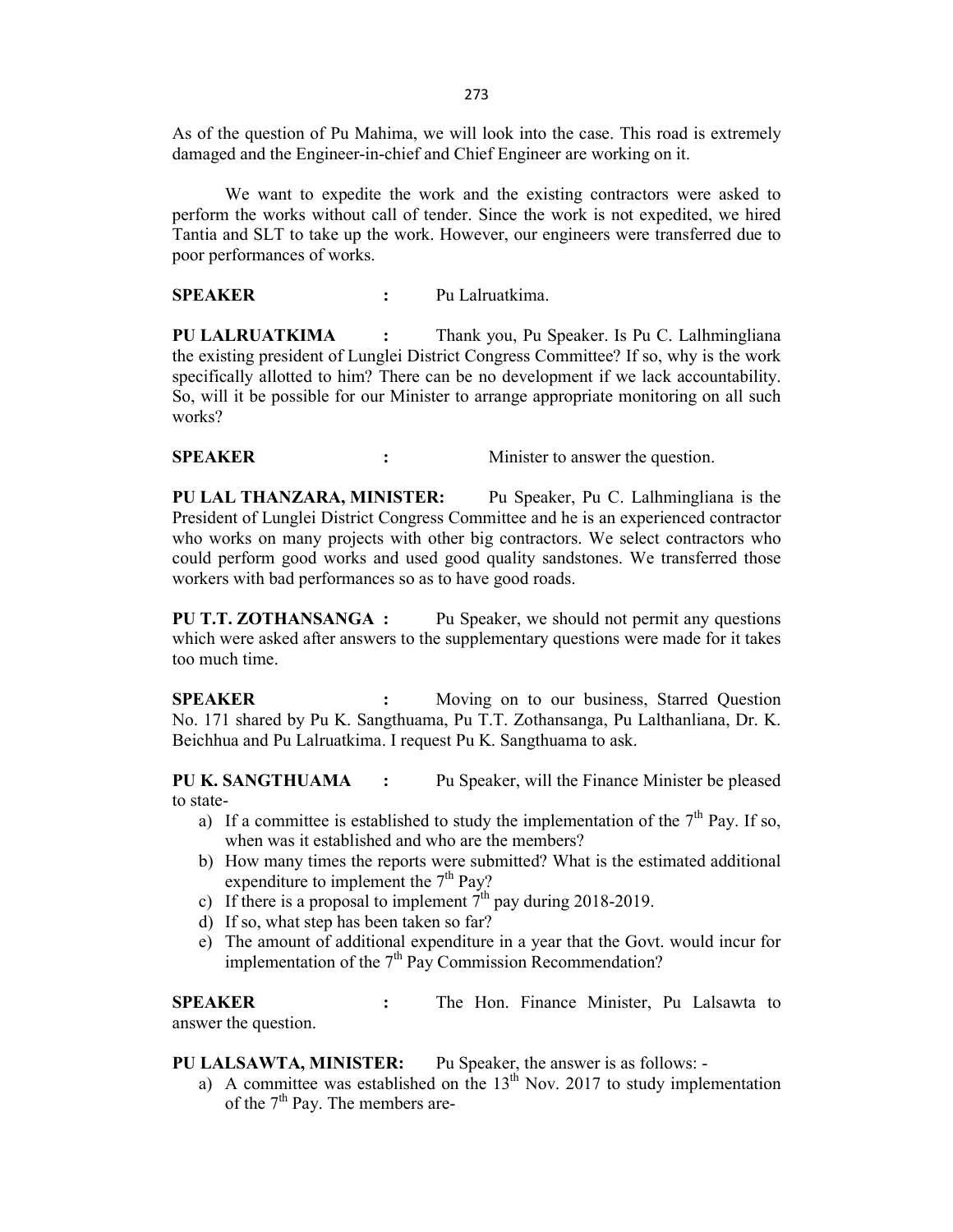- 1. Pu H. Liansailova, Vice Chairman, State Planning Board Chairman,
- 2. Pu K.S. Thanga, Minister of State for Agriculture,
- 3. Pu Lalthansanga, Finance Secretary (Rtd),
- 4. Pu Vanlalchhuanga, the Commissioner & Secretary, Taxation Department.
- b) The Report has not yet been submitted and the estimated additional expenditure is ₹5,63,24,89,152/- in a year (₹46,93,74,096 in a month)

c) Yes.

- d) Pay Committee was established on  $13<sup>th</sup>$  Nov. 2017 and instruction is given to submit its report within 6 months followed by the Cabinet decision.
- e) ₹5,63,24,89,152/-

**SPEAKER :** Supplementary question from Pu Lalruatkima and Pu T.T. Zothansanga.

**PU LALRUATKIMA :** Pu Speaker, why is the answer to this question leaked on social media before the members had seen it? Plus, the  $7<sup>th</sup>$  Pay is not included in the budget speech; what will be the funding source?

What is the reason that NPS contribution is not credited in the accounts on regular basis? Have we received the entire sum from the 14<sup>th</sup> Finance Commission? If not, why?

**SPEAKER :** Pu T.T. Zothansanga.

**PU T.T. ZOTHANSANGA :** Pu Speaker, my supplementary question is-

i) When were Pay Commissions being implemented in Mizoram and under which Ministries?

ii) If the College Professors opted UGC Pay?

**SPEAKER :** The hon. Minister to answer the question.

**PU LALSAWTA, MINISTER:** Pu Speaker, it is quite unfortunate that the aforesaid answer leaked on social media which I believe to be the first time that the House has experienced. We need to know who is responsible and he should be penalized.

It is the first time I have heard that NPS contribution is not credited regularly and I will look into it. Though I am not familiar with all the details about the fund from the  $14<sup>th</sup>$  Finance Commission and as far as I am concerned, our monthly devolution is well received and so is the fund for Urban Local Bodies and Disaster Management. Anyway, I will examine the case.

In response to the question of Pu T. T. Zothansanga, the College Professors have opted UGC Pay Scale in the  $15<sup>th</sup>$  Finance Commission.

**SPEAKER :** Pu T.T. Zothansanga.

**PU T.T. ZOTHANSANGA :** Pu Speaker, in which years were Pay Commissions implemented in Mizoram and under which Ministries?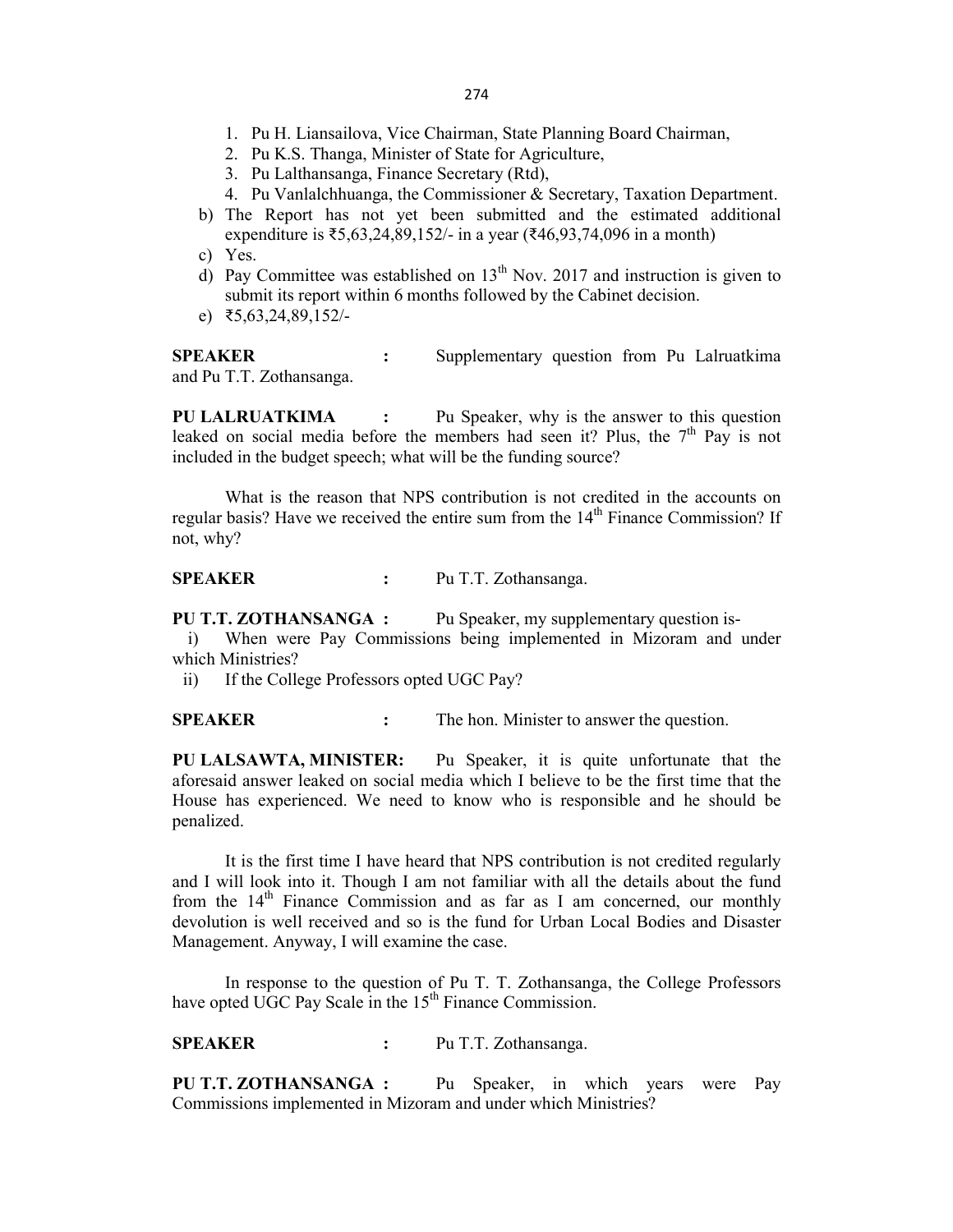275

**PU LALSAWTA, MINISTER:** Pu Speaker, The Govt. of Mizoram follows the Central Pay for a long time and the new pay is introduced every 10 years. The pay is implemented after 3 years of its introduction and the latest one is implemented by the present Ministry in 2009.

**SPEAKER :** Dr. K. Beichhua to ask Starred Question No. 172.

**Dr. K. BEICHHUA :** Pu Speaker, Starred Question No. 172. Will the Disaster Management & Rehabilitation Department Minister be pleased to state: -

- a) If there are any victims of natural disaster/calamity within 2017-2018?
- b) If so, how many and in which place?

**SPEAKER :** Minister to answer the question.

**PU C. NGUNLIANCHUNGA, MINISTER**: Pu Speaker, my answer is as follows: -

a) Yes.

b) There are 19 victims from various district such as: -

| 1. Aizawl District      | 5 Nos.   |
|-------------------------|----------|
| 2. Lunglei District     | 9 Nos.   |
| 3. Siaha District       | $2$ Nos. |
| 4. Lawngtlai District - | $2$ Nos. |
| 5. Champhai District-   | 1 No.    |

**TOTAL** - **19** Nos.

| <b>SPEAKER</b> | Supplementary question from the Questioner. |
|----------------|---------------------------------------------|
|----------------|---------------------------------------------|

**Dr K. BEICHHUA** : Pu Speaker, may I know if ex-gratia is given to all the deceased and how many have lost their homes and lands?

**SPEAKER :** Pu Hmingdailova Khiangte.

**PU HMINGDAILOVA KHIANGTE:** Pu Speaker, a heavy rainfall in November last year caused floods and destroyed many of our lands and plantations. My question is what step has been taken so far regarding a relief fund processed by the DC.

**SPEAKER :** The Hon. Minister to answer the question.

**PU C. NGUNLIANCHUNGA, MINISTER:** Pu Speaker, ex-gratia is given to 17 victims and 2 more victims are yet to be given since it should be claimed from the DC. A victim of mine bomb during a riot with the Myanmar insurgents will be given next year.

In response to the question of Pu Hmingdailova Khiangte, we approached the Central to provide a Relief Fund of ₹106 crore for the repair of several roads, electric, water pipelines etc destroyed by the calamities but only  $\overline{3}35$  crore is granted. We also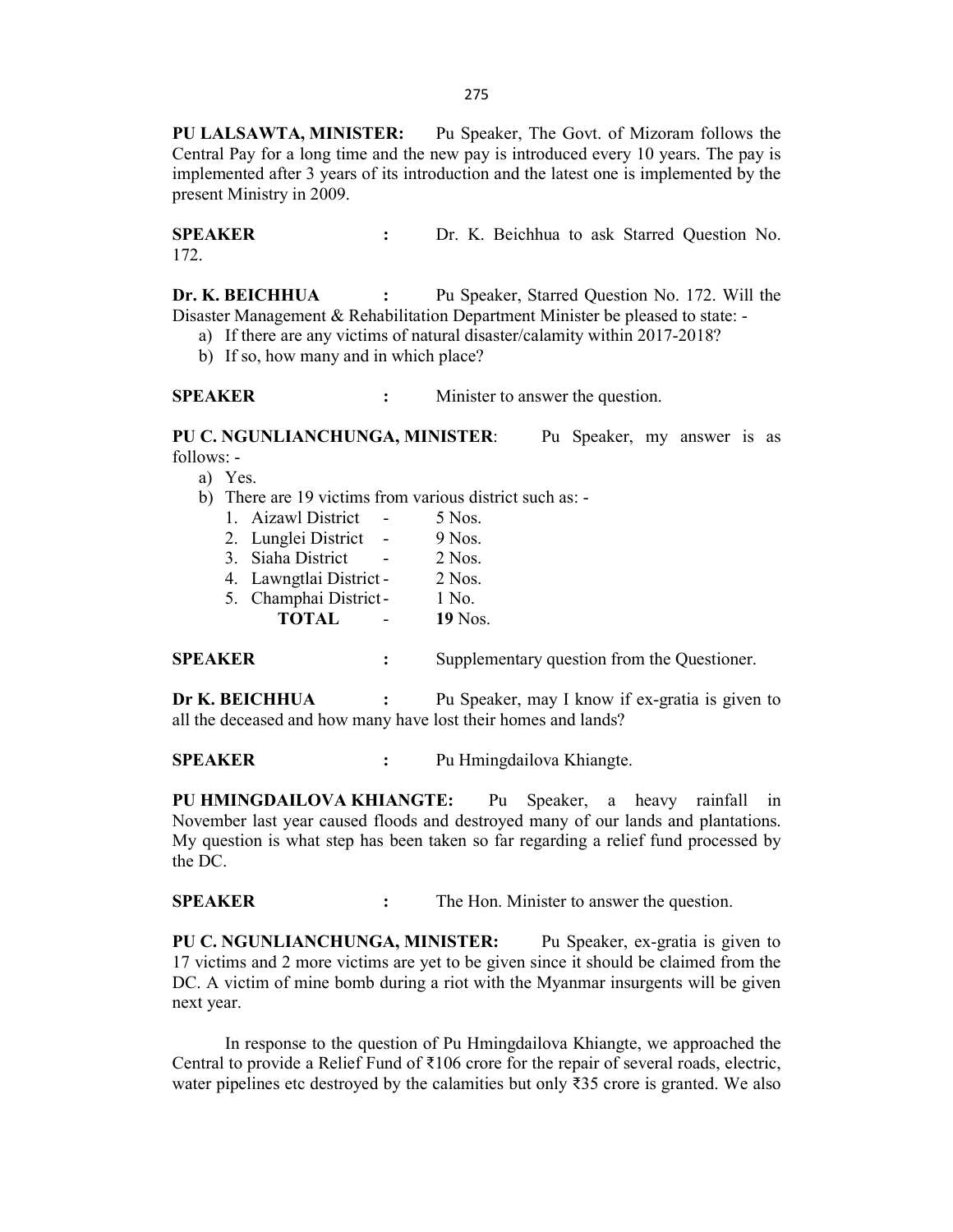have some amounts to be received from SDRF for Lunglei, Lawngtlai and Aizawl District.

**SPEAKER :** Supplementary question from Pu K. Sangthuama.

**PU K. SANGTHUAMA :** Pu Speaker, if the Govt. provided a relief fund for flood victim families of Sairang?

**SPEAKER :** The Hon. Minister to answer the question.

**PU C. NGUNLIANCHUNGA, MINISTER:** Pu Speaker, relief fund is granted to some victims despite insufficiency fund on our part. Yet, we approached the Central for help and hopefully all the victims will be covered.

**Dr. K. BEICHHUA :** Pu Speaker, what is the amount of ex-gratia granted to each victim?

**SPEAKER :** The Hon. Minister to answer the question.

**PU C. NGUNLIANCHUNGA, MINISTER:** Pu Speaker, ₹4 lakhs each is granted to each victim.

**SPEAKER :** The Hon. Member Pu K. Sangthuama to ask Starred Question No. 173.

**PU K. SANGTHUAMA :** Pu Speaker, Starred Question No. 173. Will the Transport Department Minister be pleased to state: -

- a) The total number of buses owned by the State Transport Department?
- b) What is the total income during 2014-2017 (in year-wise) and how much is the profit/loss?

**SPEAKER :** Pu John Rotluangliana to answer the question.

**PU JOHN ROTLUANGLIANA, MINISTER**: Pu Speaker, Transport Department owned 49 buses and the earning during 2014-2017 is as follows: -

| The year-wise earning during 2014-2017 (in lakhs) |            |            |  |
|---------------------------------------------------|------------|------------|--|
| 2014-2015                                         | 2015-2016  | 2016-2017  |  |
| ₹2.31 lakhs                                       | '.85 lakhs | 1.87 lakhs |  |

| Amount of profit/loss during 2014-2017 (in lakhs) |                           |             |
|---------------------------------------------------|---------------------------|-------------|
| 2014-2015                                         | 2015-2016                 | 2016-2017   |
| $\overline{22.54}$ lakhs                          | $\overline{2}24.89$ lakhs | 24.27 lakhs |

Pu Speaker, MST bus is not servicing for a profit but to serve for the people and our rates are also quite low with ₹1.10/km on ordinary bus and ₹1.40/km on deluxe bus.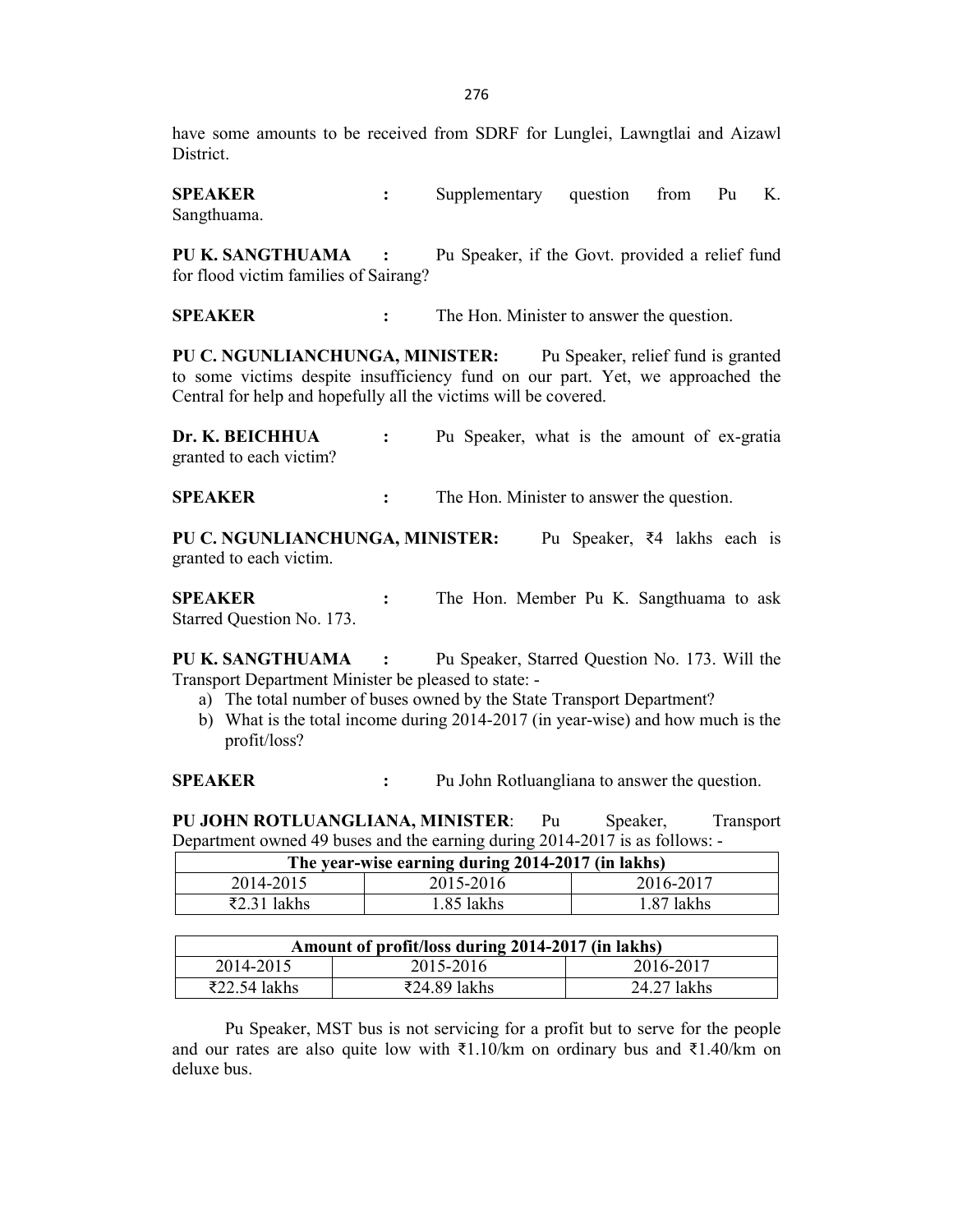**SPEAKER :** Supplementary question from Pu K. Sangthuama.

**PU K. SANGTHUAMA :** I request the department to continue with its effort so that people can travel on cheap rates.

**SPEAKER :** Er. Lalrinawma.

**Er. LALRINAWMA :** Pu Speaker, our earning is quite less. We have 49 buses but the earning is only ₹2,31,000 in 2014-2015 which means only ₹4,714 is earned per bus in a year.

**SPEAKER :** The Hon. Minister to answer the questions.

**PU JOHN ROTLUANGLIANA, MINISTER:** Pu Speaker, I thank Pu K. Sangthuama for his support. In reply to the question of Er. Lalrinawma, we lose a lot. (**Er. LALRINAWMA**: Pu Speaker, below is given the loss amount and the earnings on top) How are we suppose to make a profit when we earned only ₹2,35,000 and ₹22,54,000 is the loss? So, we have no profit but we lose a lot. (**Er. LALRINAWMA**: Pu Speaker, I am saying we earn too little; 1 bus earned only ₹3,000/- in a year and this is too less) we lose ₹22,54,000/- while our earning was only ₹2,31,000 and we do not make any profit. **Er. LALRINAWMA:** Pu Speaker, I am not taking about the profit….…..

**SPEAKER :** Let that be enough and you can discuss it outside.

**PU K. SANGTHUAMA :** The earning without any profit cannot be around ₹2 lakhs and I believe the answer is not accurate.

**PU JOHN ROTLUANGLIANA, MINISTER:** I was asked about the amount we received and not the amount we earned. (**PU K. SANGTHUAMA**: received and earned is the same) We have no profit. (**Er. LALRINAWMA:** Pu Speaker, ₹2,31,000/- was earned from 49 buses during 2014-2015 which means that 1 bus earned around ₹4,000/- only in a year) Pu Speaker, the amount is not much but we are proud to serve for the people.

**PU LALRINLIANA SAILO:** Pu Speaker, I believe the answer is correct.

**SPEAKER :** I request Pu Lalruatkima to ask Starred Question No. 174.

**PU LALRUATKIMA :** Pu Speaker, Starred question No. 174. Will the Finance Department Minister be pleased to state: -

- a) The amount of NEDP Fund released in 2016-2018 and if the fund released to the nodal department etc?
- b) Whether the Finance Department has a share on NEDP Fund? If so, how much and how it is spent?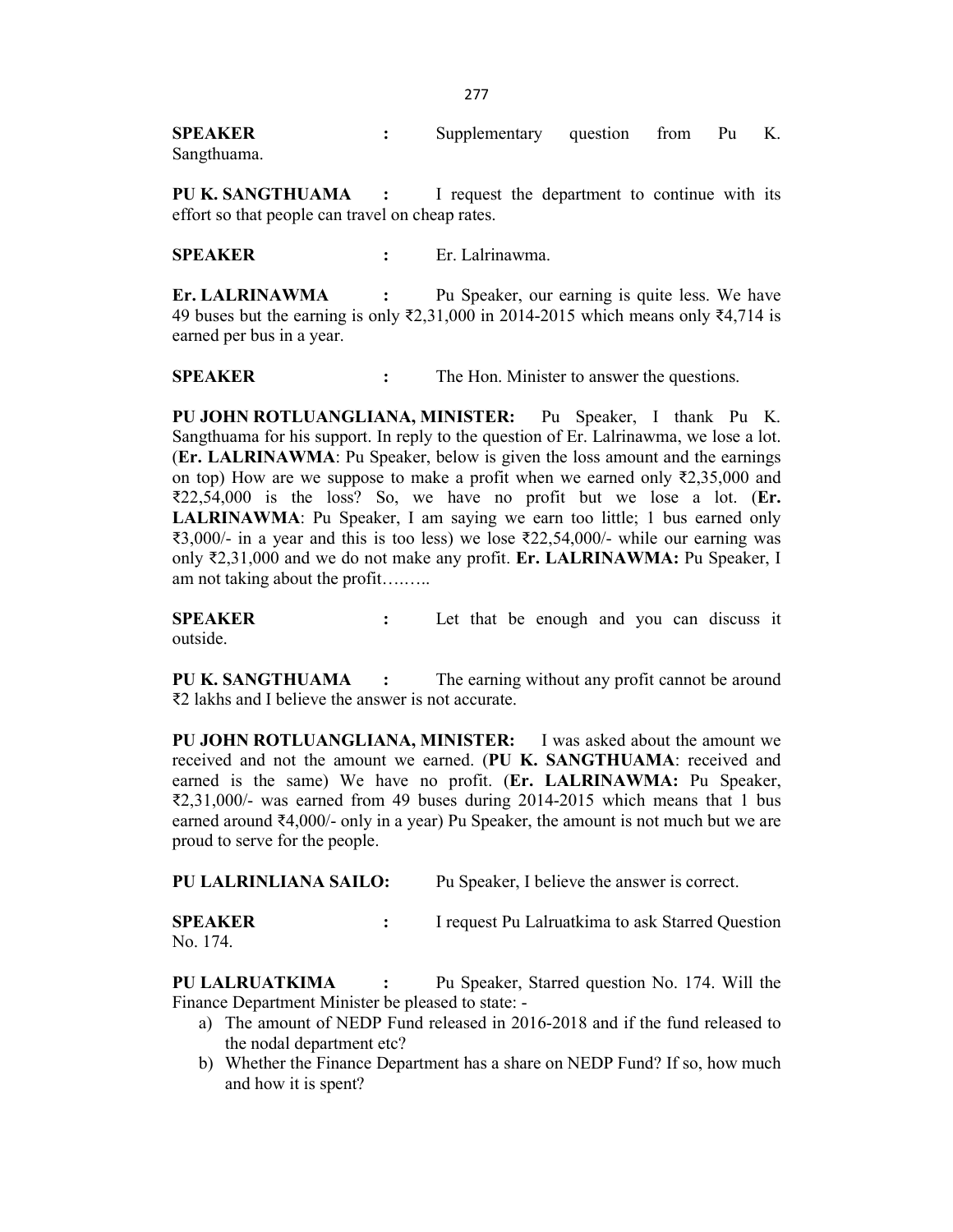278

**SPEAKER :** Minister to answer the question.

### **PU LALSAWTA, MINISTER:** Pu Speaker, my answer is as follows: -

- a) ₹1002.31 crore. Yes, it is released to the nodal department.
- b) Yes. ₹200.00 lakhs and it is used for Integrated Financial Management Information System (IFMIS)

**SPEAKER :** Pu Lalruatkima.

**PU LALRUATKIMA :** Pu Speaker, how much was spent from ₹50 crore (NEDP Fund) being given to the Finance Department? How it was spent and how will the remaining balance be spent? For what purpose the NEDP Fund of ₹188 crore is being given to the Planning Department and what are the Other Critical Projects?

**SPEAKER :** The Hon. Minister to answer the question.

**PU LALSAWTA, MINISTER:** Pu Speaker, it is not ₹50 crore but ₹80 crore. Critical project depends on the situation and there are times when immediate priority and importance needs to be given. I cannot point out the critical departments or projects in which such fund was spent but it is spent as supposed to be spent.

**SPEAKER :** Pu R. Lalzirliana, Pu K.S. Thanga and Pu S. Laldingliana beg leave of absence from the House due to health issues and the House approves their leave.

We will proceed to Laying of Papers and I request Pu P.C. Lalthanliana to lay the Paper.

**PU .P.C. LALTHANLIANA, MINISTER :** Pu Speaker, with your permission and of the House, I lay on the Table of the House "The Mizoram (Controlled Substances) Rules, 2017".

**SPEAKER :** Let the copies be distributed and we will proceed to Financial Business. I request Pu Lal Thanzara, Hon. Minister to submit his Demand Nos. 24, 26 and 45.

PU LAL THANZARA, MINISTER: Mr. Speaker, on the recommendation of the Governor of Mizoram and with your permission, Sir, I move the Demand Nos. 24, 26 and 45 for ₹11,98,90,11,000.00 only for meeting expenses during 2018-2019 in respect of the following Departments:

| <b>Demand Nos.</b> | <b>Purpose</b>                | Amount                             |
|--------------------|-------------------------------|------------------------------------|
| 24                 | Medical & Public Health       | ₹4,55,05,19,000                    |
| 26                 | Information & Public relation | $\text{\textsterling}13,92,71,000$ |
|                    | Public Works Department       | ₹7,29,92,21,000                    |
| <b>TOTAL</b>       |                               | ₹11,98,90,11,000                   |

Thank you, Sir.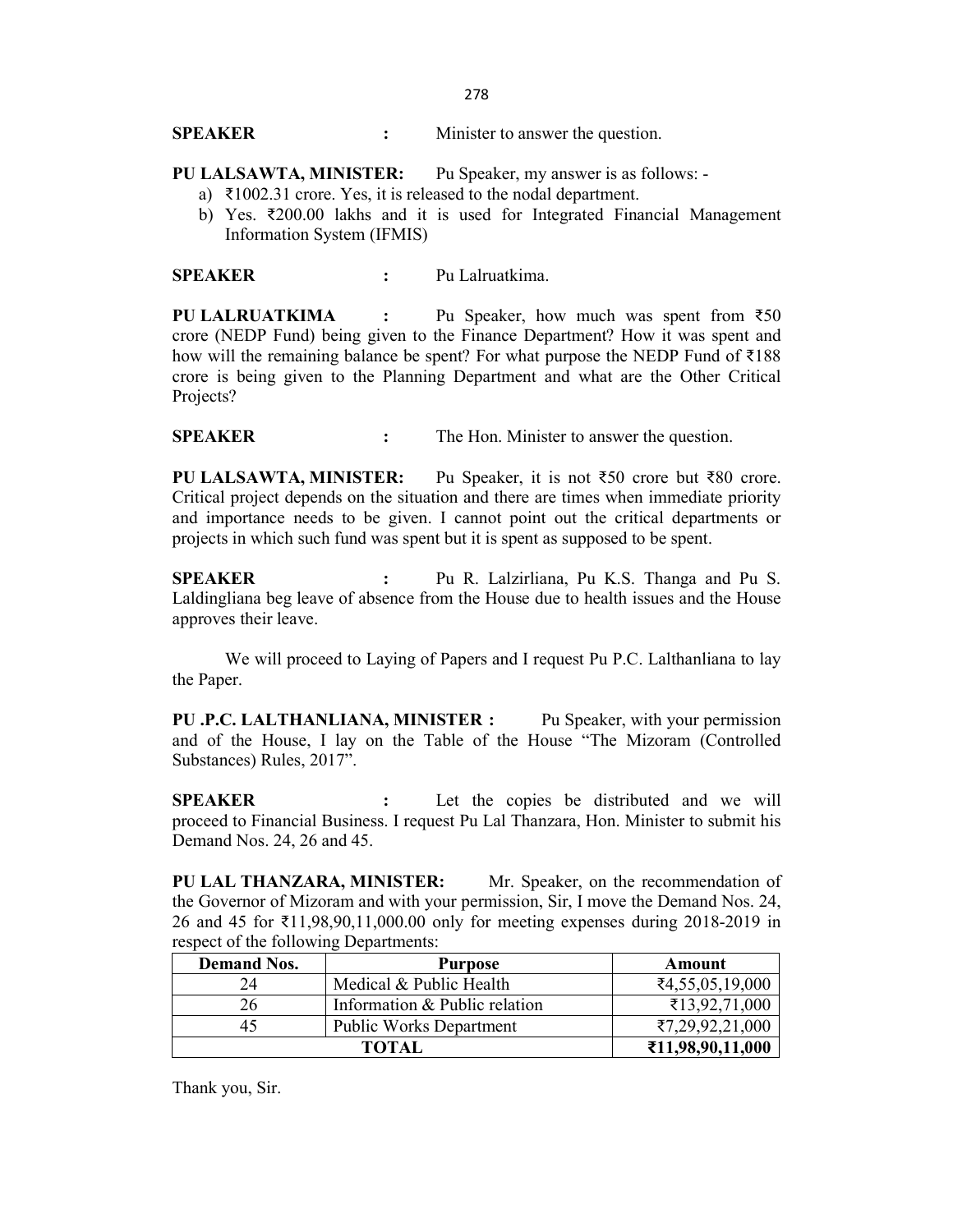**SPEAKER :** I request Pu C. Ngunlianchunga to move his Demand Nos. 18, 30 and 34.

**PU C. NGUNLIANCHUNGA, MINISTER:** Mr. Speaker, on the recommendation of the Governor of Mizoram and with your permission Sir, I move Demand Nos. 18, 30 and 34 for ₹1,01,84,99,000.00 only for meeting expenses during 2018-2019 in respect of the following departments:

| <b>Demand Nos.</b> | <b>Purpose</b>                |   | Amount                         |
|--------------------|-------------------------------|---|--------------------------------|
|                    | Printing & Stationery         |   | ₹13,48,62,000                  |
| 30                 | Disaster<br>Management        | & | ₹22,60,08,000                  |
|                    | Rehabilitation                |   |                                |
| 34                 | Animal Husbandry & Veterinary |   | $\mathsf{\bar{5}65,76,29,000}$ |
| <b>TOTAL</b>       |                               |   | ₹1,01,84,99,000                |

Thank you, Sir.

**SPEAKER :** We will combine the Demands of our 2 Ministers and each member will be given 10 minutes. Pu Lalthanliana will start.

**PU LALTHANLIANA :** Thank you, Pu Speaker and I would like to start with Demand No. 24.

The course Doctor of Pharmacy was approved by the Govt. of India in 2008 and we have 9 Degree holders in Mizoram. The roles of Pharm. D are as follows: -

- 1. To provide pharmaceutical care services.
- 2. To provide drug and poison information services.
- 3. To provide patient counseling.
- 4. Identify drug-drug interactions
- 5. Monitor adverse drug reactions
- 6. Carry out therapeutic drug monitoring
- 7. Help in drug dosage adjustment in special population and renal/hepatic patients
- 8. Assist/co-ordinate in the conduct of clinical trials
- 9. Promote rational use of medicines.
- 10. Contribute to better patient care.

Pu Speaker, our OPD is packed with sickly people and our Doctors are fully occupied. The Doctors of Pharmacy are experts in medicines to help the people with the best medicines. So, it would be impressive if the Govt. approves and recognize them and provides a separate cell under Medical & Public Health Department so that they will be able to render their service for the sickly people. Our Doctors have no time for researching new medicines and that is where the Doctors of Pharmacy plays an important role.

Pu Speaker, Mizoram Govt. often refers sick patients outside and the process of some treatments is quite troublesome and long. Some patients need help with communications and it would be appreciated if we assign people with language skills in other states so as to help the patient; the govt. may provide their salary and ID to prove that they are employed by the state Govt.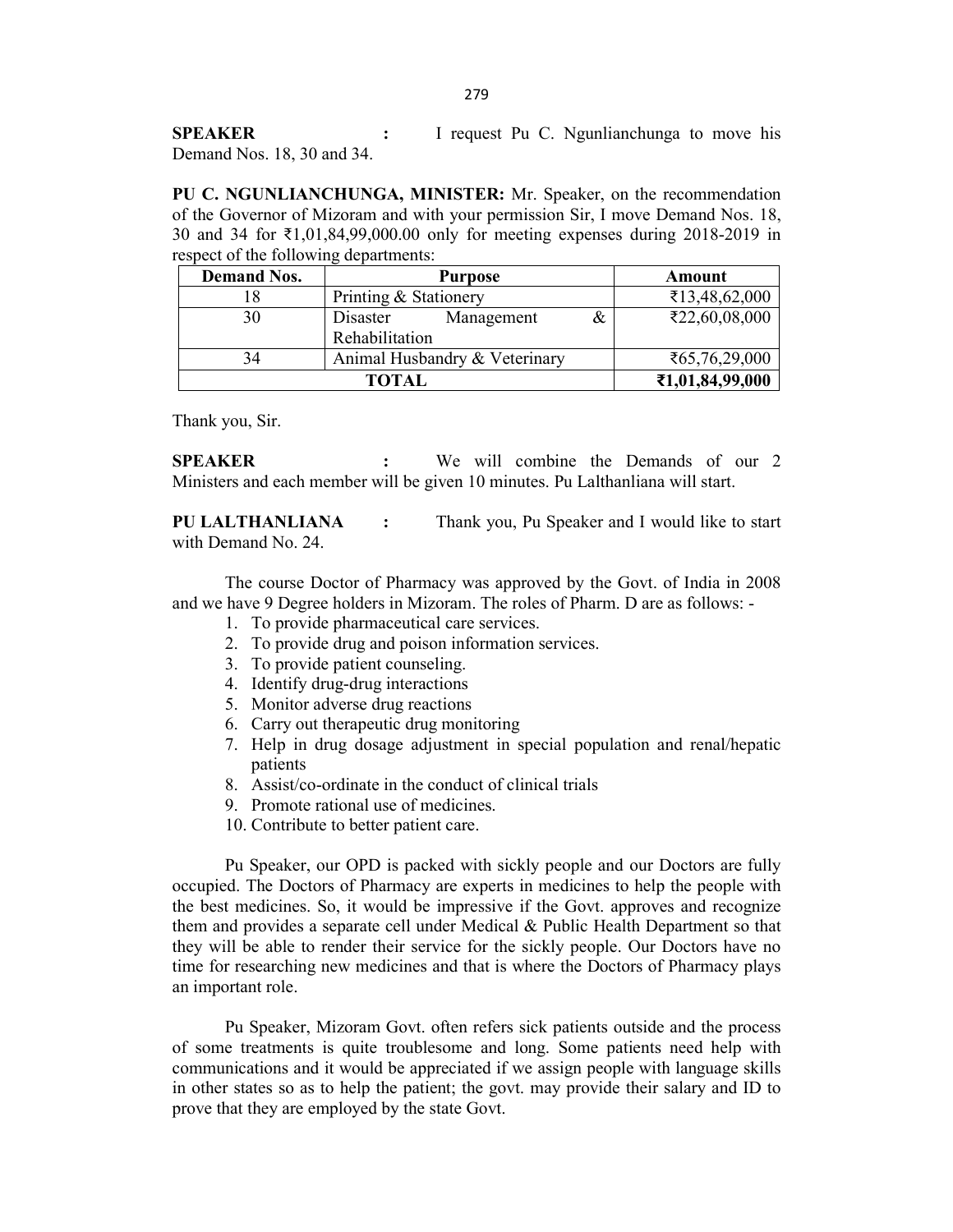280

Next is Demand No. 45. I would like to thank the PWD Minister for providing our needs. It will be appreciated if boulder is laid on Chite road which was excavated with my fund last year for motor vehicles. It would also be appreciated if black topping is done at Ramhlun Sports Complex Rehabilitation Centre.

Next is Demand No. 30. Major landslides occurred at Ramhlun Sports Complex, Laipuitlang, Ramhlun Vengthar etc and our Minister gave his utmost effort to provide the immediate needs despite financial shortage. I also thank him for achieving the internal road at Ramhlun Sports Complex.

Next is Demand No. 40. Animal Feed Mill machine producing 8 metric ton per hour was launched on 23.03.2018 and it is impressive that measures are taken to be self reliant. The Mizos being fond of animals and we need more Doctors, Hospitals, Dispensary and Rural Animal Centre.

It is also appreciating that Printing & Stationary Department issues calendars with beautiful pictures. Thank you.

### **SPEAKER :** Er. Lalrinawma.

**Er. LALRINAWMA :** Pu Speaker, I would like to start with Health Department. Health Care is very important especially in villages and the employees are also quite occupied. It is unfortunate that we owe more than  $\bar{\xi}4.7$  crore of Health Care Bill to the empanelled Hospitals during 2017-2018 and it is desirable if there is a way to urge the Insurance Companies for immediate payment of bill.

Corpus Fund needs to be increased sincee the patients could afford to claim their insurances at private hospitals. The Central Govt. Health Care Scheme has a list of 1780 critical illness and we need to increase the lists under our scheme.

The PHC at Ngentiang in my constituency has no Doctor and it would be appreciated if we are provided.

Next is PWD. As we all know, Highways are usually handed to MORTH and it would be appreciated to know the amount that the agency charges since the state PWD looks after the National Highways.

We need to give importance to East-west Corridor as our roads are generally in poor condition unlike the North-South.

Bawngkawn area is quite congested and I believe the problem can be eased if a road is excavated via Khumtung from Zokhawsang lower road.

Next is Demand No.26, Information & Public Relations Department. We need to be more careful in preparing the Governor's Speech so as not to degrade the dignity of the House.

Next is Demand No. 30, Disaster Management & Rehabilitation Department. It is a functional department and the BDOs are also quite active when disasters occur.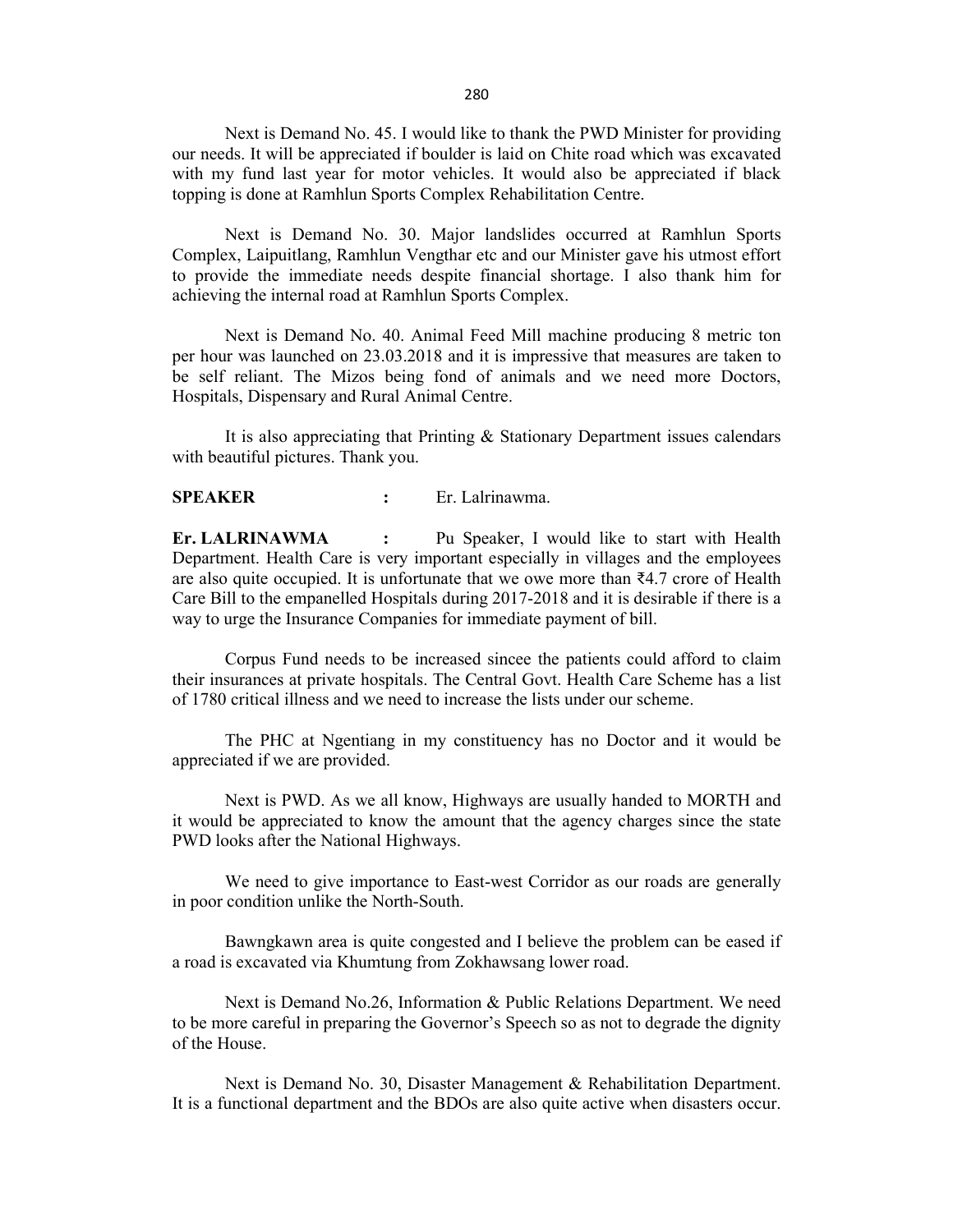However, it would be appreciated if there is an orderly arrangement for distributing roofing materials. It is appreciating that the Hon. Minister has provided Silpaulins whenever we made a request.

Next is Veterinary Department. We have several animal slaughter houses which are not functioning and it would be appreciated if measure is taken. We also need to be more careful on the health of piglets when imported. Thank you.

**SPEAKER :** Pu Ngurdingliana.

**Dr. NGURDINGLIANA :** Pu Speaker, I would like to start with Demand No.24, Medical & Public Health Department.

As per Hospital Index Statistics record, we have in Mizoram, 12 Govt. Hospitals and 20 Private hospitals excluding Falkawn. The IMR within Aizawl and Lunglei District is low in compare to the southern Districts and the MMR is also increasing at some specific areas. So, the department needs to make more efforts.

According to the Hospital Statistic, one person out of 3,397 died from dog bites, 2 out of 221 from snake bites and 0 out of 101 from cat bites. No deaths occurred from rat bites indicating a regular service of the concerned workers, doctors and nurses.

I support the RSBY and State Health Care schemes and it is impressive that the department proposed to provide cheap medicines all over Mizoram this year.

The Department carries extreme works on national programmes like RCH, EPI, RBSK, NACP, INTCP, RHNM, NUHM and NECP and put Mizoram in the 1<sup>st</sup> position in the entire North-East.

Newly appointed Doctors are posted at places in accordance to the needs and several works are also carried out in my constituency. X-ray room at Khawruhlian in my constituency is almost complete through MLA fund and an autopsy room is also being set up. The store room and the X-ray room at Suangpuilawn Hospital are extended and it is impressive that Aayush Doctor is provided. Aayush Hospital will also be established at Suangpuilawn and it is appreciating that medical and MO quarters, staff quarters, X-ray room etc are also constructed. It would also be appreciated if a Clinic Centre is established in my constituency.

Next is PWD. The department completed 63 kms of formation cutting, 118.72 kms of black topping during 2017-2018 and has ongoing works of 42,580.95 kms, 16 permanent bridges and the National Highway Projects etc. I would like to thank the Minister for helping my constituency with  $\overline{318,150.82}$  and  $\overline{33,695}$  lakhs is also requested through NEC.

Next is Printing & Stationary Department. I would like to ask if there are still some departments without acquiring its stationery materials for the Stationery Department.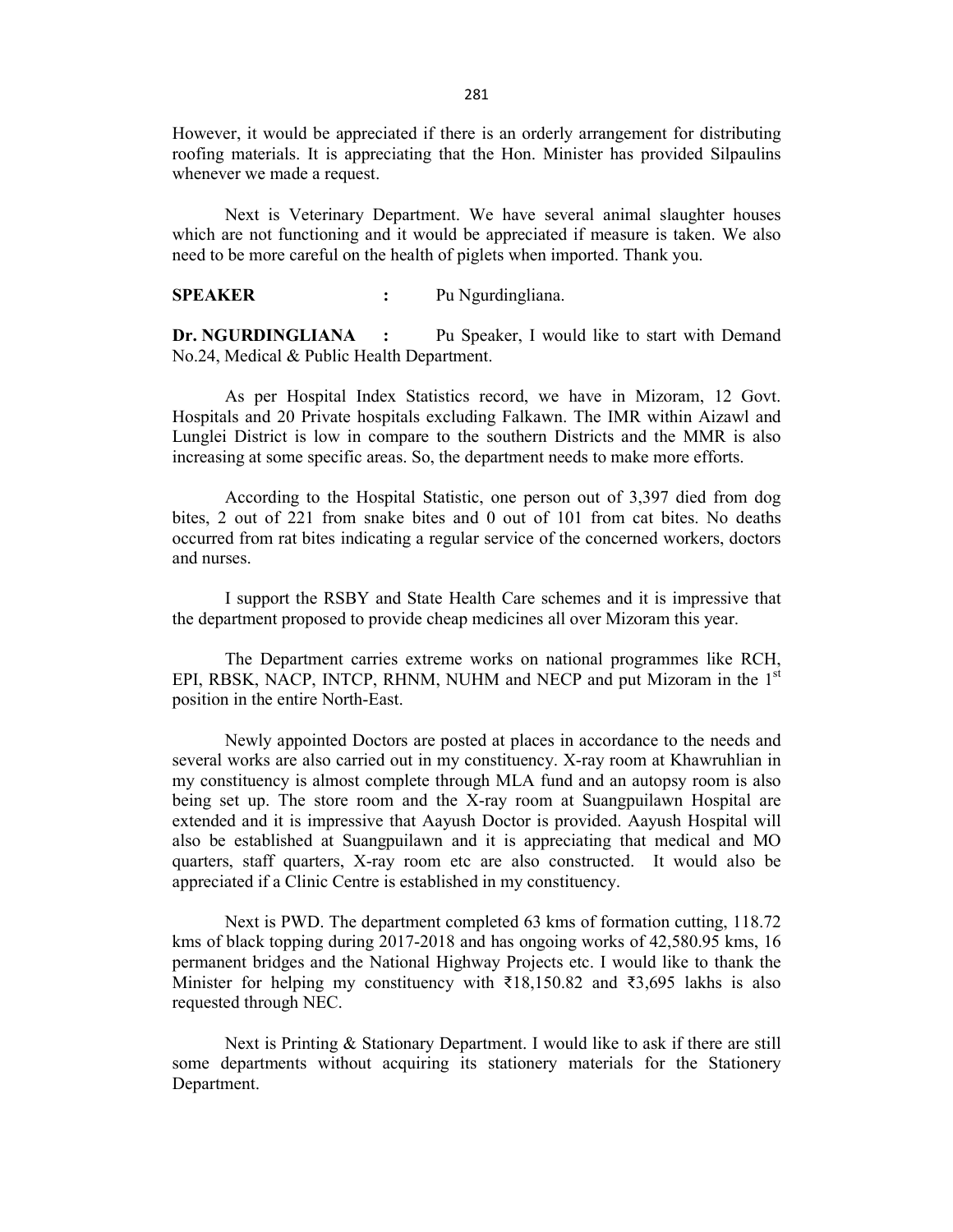I want to thank DM & R Minister for granting ₹50 lakhs for landslip at Phullen.

Lastly, I concern the feeling of our Minister regarding pig supply under NLUP. Thank you.

**DEPUTY SPEAKER :** Who is next? According to our Rule 13, "The Assembly shall ordinarily sit from 10:30 AM to 1:00 PM and from 2:00 PM to 4:00 PM on all weekdays except Saturday provided that the Speaker may, in his discretion according to the exigencies of the business, adjourned earlier or extend the hour of sitting". So, it does not mean we have to wait till 4:00 PM and we can adjourn even before 4:00 PM. Pu K. Sangthuama.

**PU K. SANGTHUAMA :** Pu Dy. Speaker, I would like to start with Demand No. 24, Medical & Public Health Department. We are planning to establish MIMER Medical College and I want the arguments on Referral Hospital to stop for this leads us to nowhere. It is impressive that extreme work is carried out and I hope we will soon have an advanced hospital and College. However, the location is very far and this is a problem.

I had even proposed during the ministry proposed that Medical College should be established within Aizawl. We are also having huge shortage of nurses in government hospitals since only 526 have been filled out of 748 sanctioned posts. It is vital that more nurses should be recruited.

Health Care programme is also an important subject. There was distribution of free medicine in the previous ministry but is has not been continued. It is desirable that it is continued.

Regarding PWD Department, we are quite reliable in building and other construction works but we need to improve our roads. It seems the roads constructed by the department are not lasting which incurred additional expenses for road construction.

In Printing & Stationery Department, there are many improvements to be made. While there are departments acquiring stationery items from Printing  $\&$ Stationery Department, some are not complying. We can bring immense improvement if such departments acquired from our department and I opined necessary actions should be taken in this regard.

On Demand No 34, AH & Veterinary Department, we witnessed many developments out of which animal feed processing plant is worth mentioning. In this connection, maize plantation should be encouraged as animal feeds are mainly produced from maize.

On Disaster Management & Rehabilitation Department, I praise the efforts of the Hon. Minister on improvement of his department. It is noteworthy how they have done a great job despite many problems.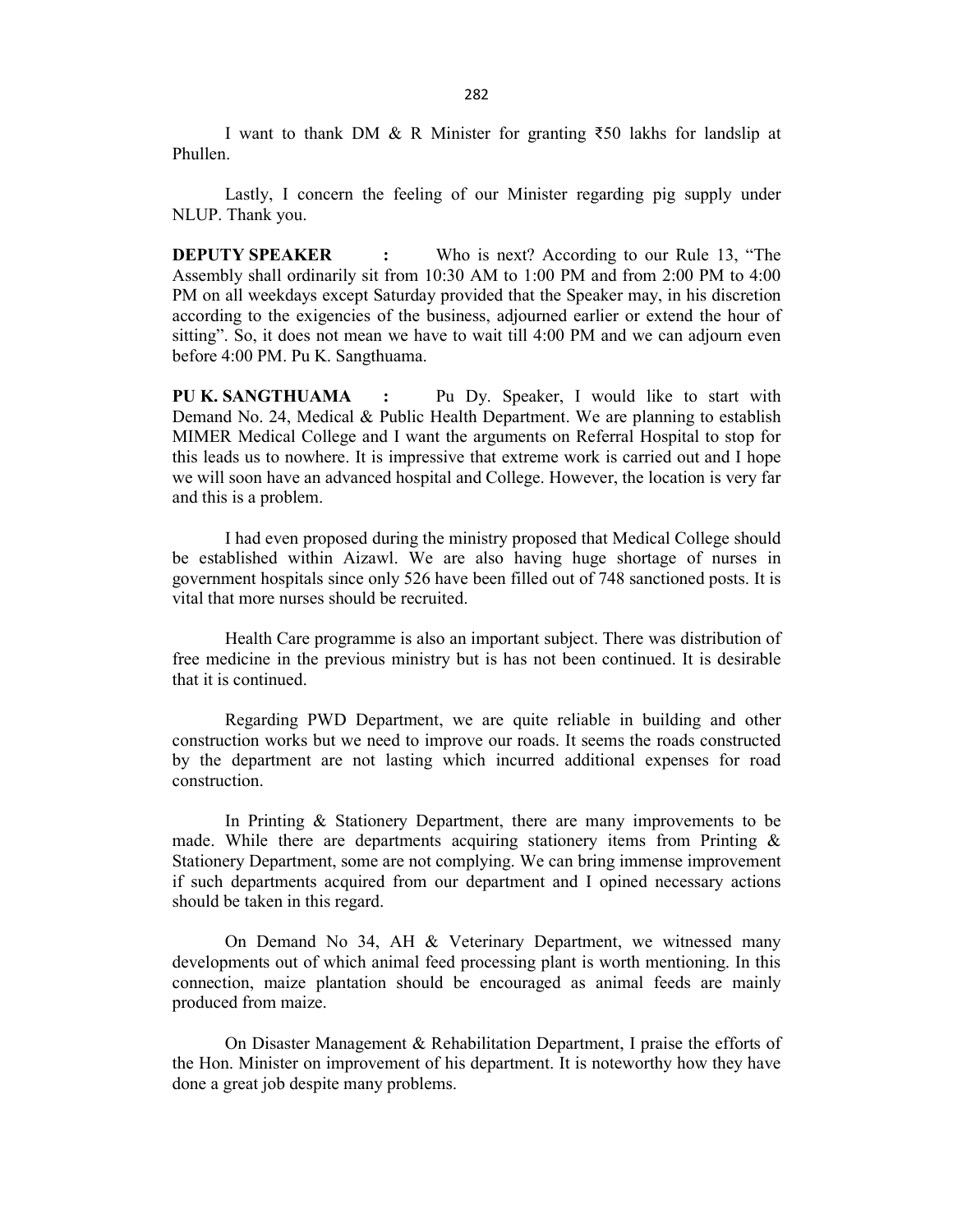#### 283

### **DEPUTY SPEAKER :** Pu John Siamkunga.

**PU JOHN SIAMKUNGA :** Thank you, Pu Deputy Speaker. Starting from Demand No. 24, Medical & Public Health, I do appreciate the efforts made by the Hon. Minister like procurement of a new CT scan and Endoscope machine; I am also happy to see how Cardiology Department has improved a lot. The efforts made for establishment of medical college and inclusion of HIV/AIDS awareness in school text books is praiseworthy. It is obvious that this ministry is well aware of the importance of health service.

Talking about my constituency in particular, a new x-ray machine was bought for Cherhlun PHC and a new building for Thingsai PHC also is constructed which is much appreciated. Yet, we are very eager to have CMO at Hnahthial Hospital.

Regarding Demand No. 45, PWD, we have seen a great improvement. Even though a very long and severe monsoon hinders the work, the work is performed regularly. What I consider important is the connecting road of Lunglei - Champhai as it can be done via N. Vanlaiphai and S. Chawngtui. If direct link is constructed, it will reduce the distance by 70 kms.

On Demand No. 30, State Disaster Management Authority is functioning under the leadership of Hon. Chief Minister. We used to face certain forms of disasters in the past though not so severe. Disaster awareness programmes are being held through this department which is very important for our state. If any disasters occurred in villages, it is necessary that the Village Councils immediately give the report to the department with proper photograph so that action is taken on time.

Regarding AH & Veterinary Department, there are certain blames games going on regarding distribution of piglets. It is the will of everyone that the piglets should reach the beneficiaries in a good condition. However, there are many factors which can affect their health; they may suffer fever or other diseases due to weather and climate changes which needs to be understood. We are also witnessing huge development in dairy production and cattle farming under NLUP.

Pu Deputy Speaker, with these words being said, I am supporting the Demands under the Hon. Ministers. Thank you.

**PU JOSEPH LALHIMPUIA:** Thank you, Pu Deputy Speaker. Starting from the Demands under the Hon. Minister, Pu C. Ngunlianchunga, there are several development works done within my constituency. It is worth mentioning that a new veterinary training centre established at Lungpuizawl and setting up of the tourist spot at Thenzawl. While that is the case, dairy processing plant at Lunglei needs to be upgraded so that it is a blessing for the nearby areas as well.

Regarding Disaster Management, the building of Lunglei Government High School is found to be unsafe for the inhabitants as fund thus is availed through NABARD for its reconstruction. I would like to thank the Hon. Education Minister for this also.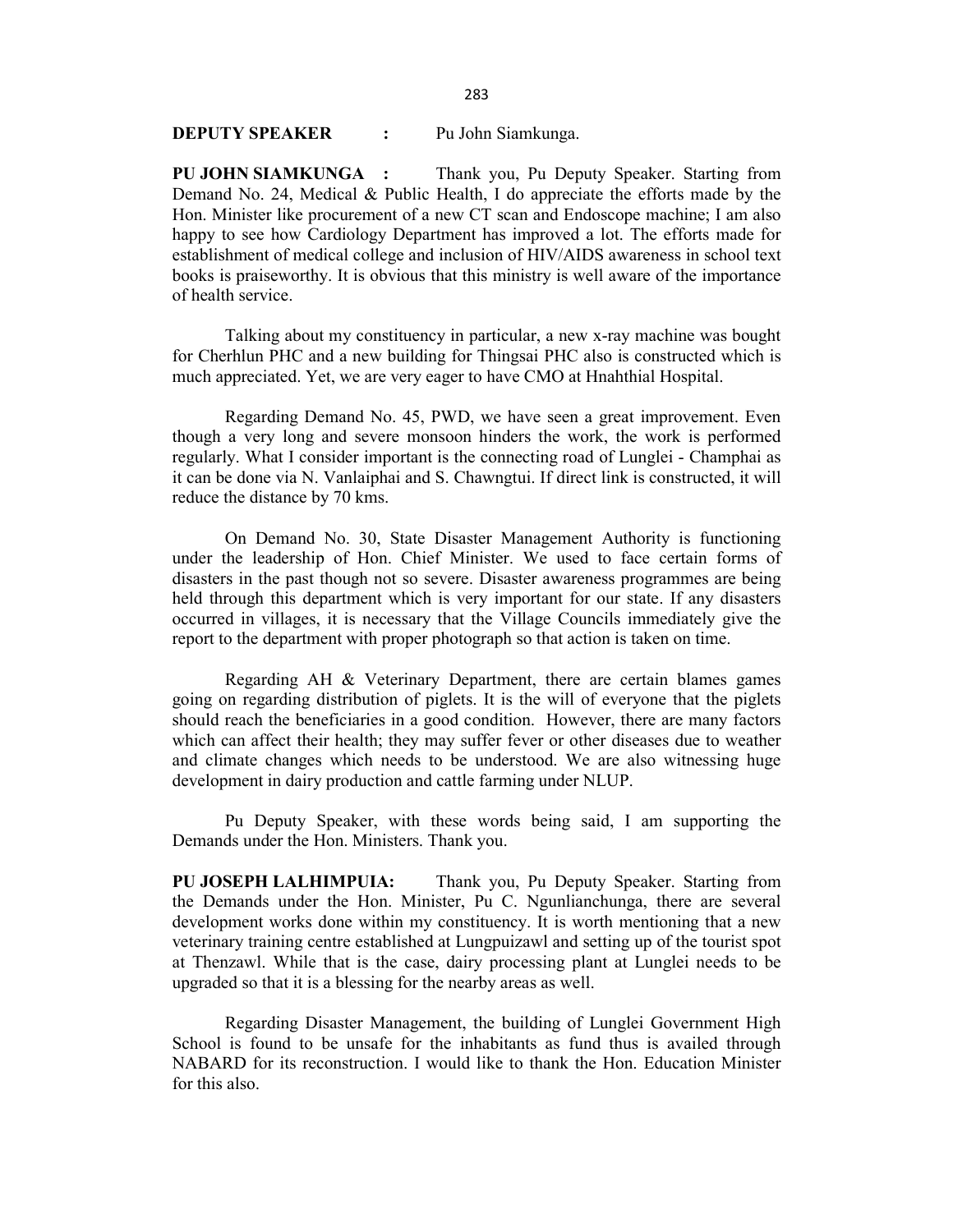There are many things to talk about within Health Department; I would like to praise the efforts made by Pu Lal Thanzara, Hon. Minister for the establishment of Medical College for the state. Besides, steps have been taken so that trained nurses may get employment outside Mizoram as well as other commonwealth nations. New building of PHC Zobawk is inaugurated recently as staff quarters also are set to be constructed. We are very thankful for these works.

On PWD, we are also very thankful that fund is allotted for construction of World Bank Road between Tlawng – Pukpui. In the meantime, Old Ralvawng which is within my constituency is not yet accessible by vehicle. I hope this could be kept in mind so that connecting road may be constructed soon. I do support the Demands under the Hon. Minister which we are discussing today. Thank you.

**DEPUTY SPEAKER :** We shall now take a break till 2:00 PM.

#### **2:00 PM.**

**DEPUTY SPEAKER** : To continue with our discussion, I call upon Dr. K. Beichhua.

**Dr. K. BEICHHUA :** Thank you, Pu Deputy Speaker. Starting from Demand, No. 34, I thank the Hon. Minister concerned for the works done at Saiha. The construction work of Saiha Hospital building is almost finished. Meanwhile, as he is also aware, there are many other things which need improvement and I hope it could be done in the future. Besides, I opined that the service of doctors within the department needs careful consideration. We need to give them a fair deal of promotions so as to provide them job satisfaction. Besides, I suggest development of our equipments so as to prevent excessive expenditure on MR bills.

With the establishment of Medical College, it does not matter who deserved the credit and there is a long way to go for the new college to be started. We need to be very careful about the norms for establishment of new Medical College so that we may not face problem in the future.

Pu Deputy Speaker, on Demand No. 45, PWD, we are all aware of the present conditions of our roads and bridges. In this condition, we need to give more attentions towards manpower and machinery as it is, at present quite difficult to proceed even with a small work of the project. Thus, it is vital to strengthen this department by upgrading the machineries.

On Demand No. 34, I am aware that the Hon. Minister tried his best. It is unfortunate that there is an outbreak of disease among piglets. Another matter that worries us is that many officials are transferred from Siaha and department is now in short of manpower.

On Demand No. 30, Disaster Management & Rehabilitation Department, I appreciate the efforts made by the Hon. Minister; it is noteworthy that he wants to share us anything available. I hope other departments may follow suit.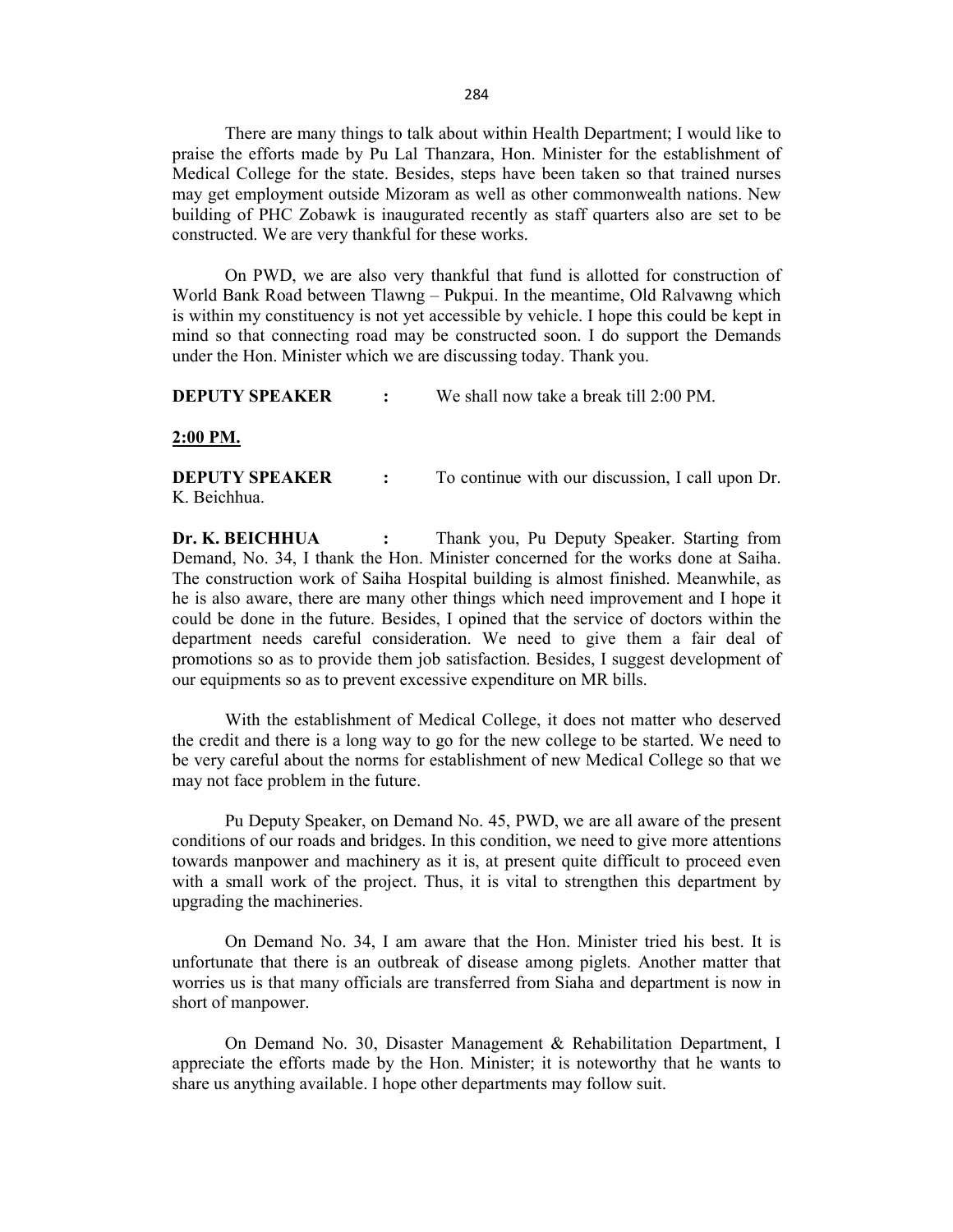Regarding Demand No. 18, Printing & Stationery, it is doubtful if the Govt. makes a profit out of the department. The department's office at Siaha too has now becoming unattended and shortage of staff is intensive. Thank you, Pu Deputy Speaker.

#### **DEPUTY SPEAKER :** Pu Lalruatkima.

**PU LALRUATKIMA :** Thank you, Pu Deputy Speaker. I would like to start from Printing & Stationery Department. This old department was previously functioning under I & PR Department. Re-demarcation of land lease is done recently and it seems the problem of land dispute arising between these two departments. This needs to be resolved as soon as possible. This department is now able to print calendars and I hope Mizoram Calendar may also be given to the department for printing.

I would like to praise the Hon. Minister for DM & R Department as he had done a great job in dealing with disasters within my constituency. Meanwhile, there is a huge landslide occurred at Hunthar and thus is desirable that this road is repaired before the monsoon arrives.

On Demand No. 31, Veterinary Department, we remain not sufficient in pork despite ₹6,000 lakhs distributed under NLUP and RKVY scheme for purchase of piglets. It is thus difficult to claim these schemes as successful. Besides, there is initiative for setting up tourist resort under the Tourism Department at Thenzawl. It is a kind of tourist resort. Pu Dy. Speaker, small ponies also are kept there and I wonder for what purpose such animals are kept.

MULCO is now undertaken as a society and it has achieved a great success. However, supply of ghee product is recently unavailable due to prohibition of polypack. It is desirable if it is made available from the local shops.

Regarding Demand No. 24, Medical & Public Health Department, we have spoken about shortage of staffs which indicate the need of more efforts in the department. Pu Deputy Speaker, even though we have a great deal of discussion about Medical College, it takes a very long time and remains unimplemented; it is obvious that more efforts are necessary in this regard also. Strengthening of Mizoram State Health Care Society is necessary so that MR bills of all government servants may be processed in time.

Pu Deputy Speaker, on Demand No. 45 PWD, we passed a resolution stating that we are satisfied with the efforts made by the government in maintaining our roads and bridges. However, it is questionable if we really are satisfied with the present condition of our roads and bridges. The reality seems to appear from the way we are spoken about the condition of our respective constituencies. We are obviously not satisfied. Besides there are many unsatisfying construction works going on also. The staffs are good enough to do good job, all we need is supervision and monitoring. Therefore, it is necessary to have good cooperation and coordination among the departments. Thank you, Pu Deputy Speaker.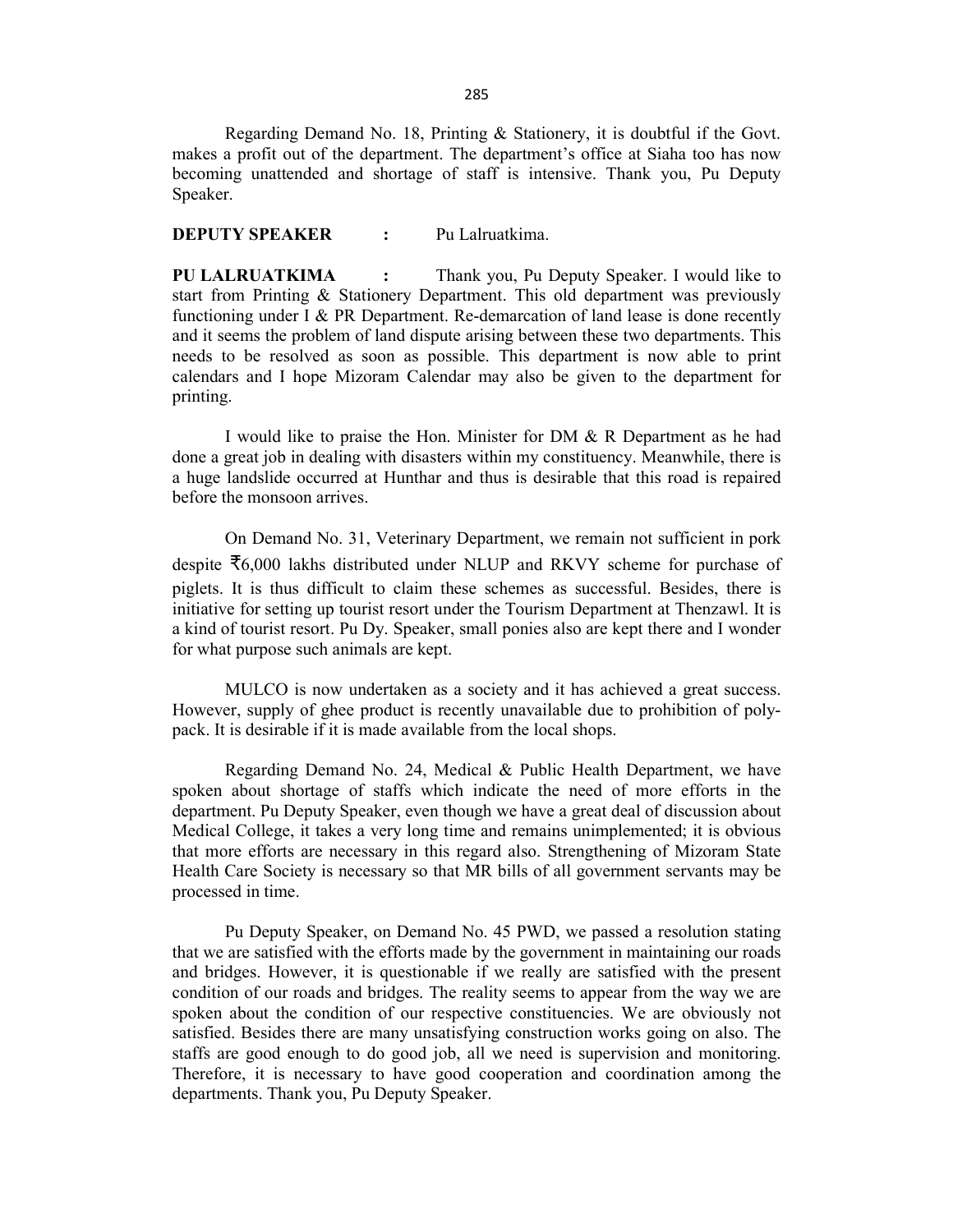**PU T.T. ZOTHANSANGA:** Thank you, Pu Deputy Speaker. I would like to start from Demand No. 24, Medical & Public Health.

We are very grateful that ₹81 lakh is kept for upgradation of Champhai Hospital. I would like to point out that Clinic Centre for North Diltlang, Murlen, Pamchung and Lungphunlian, which were earlier assured by the Hon. Chief Minister have not yet been done. We are informed by the Directorate that it will be established as soon as there is fund available. I would like to remind them of that. I also request that Health Worker to be posted at Selam under NHM; and, it will be pleasing if a female Health Worker could be posted at Tualcheng also.

Regarding PWD, pavement work of Khawzawl-Neihdawn, Khawzawl-Ngaihzawl, Khawzawl-Tualpui, Hnahlan-Tualcheng remain uncompleted. I would like to suggest renovation of the District capitals which I opine to be necessary. Likewise, resurfacing the district capital roads may also be given priority.

Pu Deputy Speaker, thank you for the time and I am gladly supporting the Demands of the Hon. Ministers.

**DEPUTY SPEAKER :** Pu R.L. Pianmawia.

**PU R.L. PIANMAWIA :** Thank you, Pu Deputy Speaker. Speaking about Health Department, we have problems in villages within my constituency on Health Care registration mainly due to lack of enough manpower. Health Workers should not be deployed to do such registration due to their usual works and thus is desirable if the work is taken up by other agencies like civil societies.

Regarding DM & R Department, I am very grateful for the works done by the Hon. Minister concerned. Meanwhile, I wish that iron roofing sheet to be used on emergency may be stored only at the Directorate building. It will be more convenient if it is kept in SDO offices also in case of emergency.

On Printing & Stationery Department, I wish that Mizoram Calendar is again published by the department from next year. I would also like to praise the Animal Husbandry & Veterinary Department for it performance during the outbreak of PRRS disease.

Lastly, I would like to thank the Hon. Minister concerned for rehabilitation work on the collapse of Tuirini Bridge. Any further problems possible for the public could be avoided only due to his efforts. I am also very grateful for renovation of Sakawrdai Hospital. I am supporting these Demands discussed today. Thank you.

**PU T. SANGKUNGA :** Thank you, Pu Deputy Speaker. I will start from Demand No. 24, Health Services.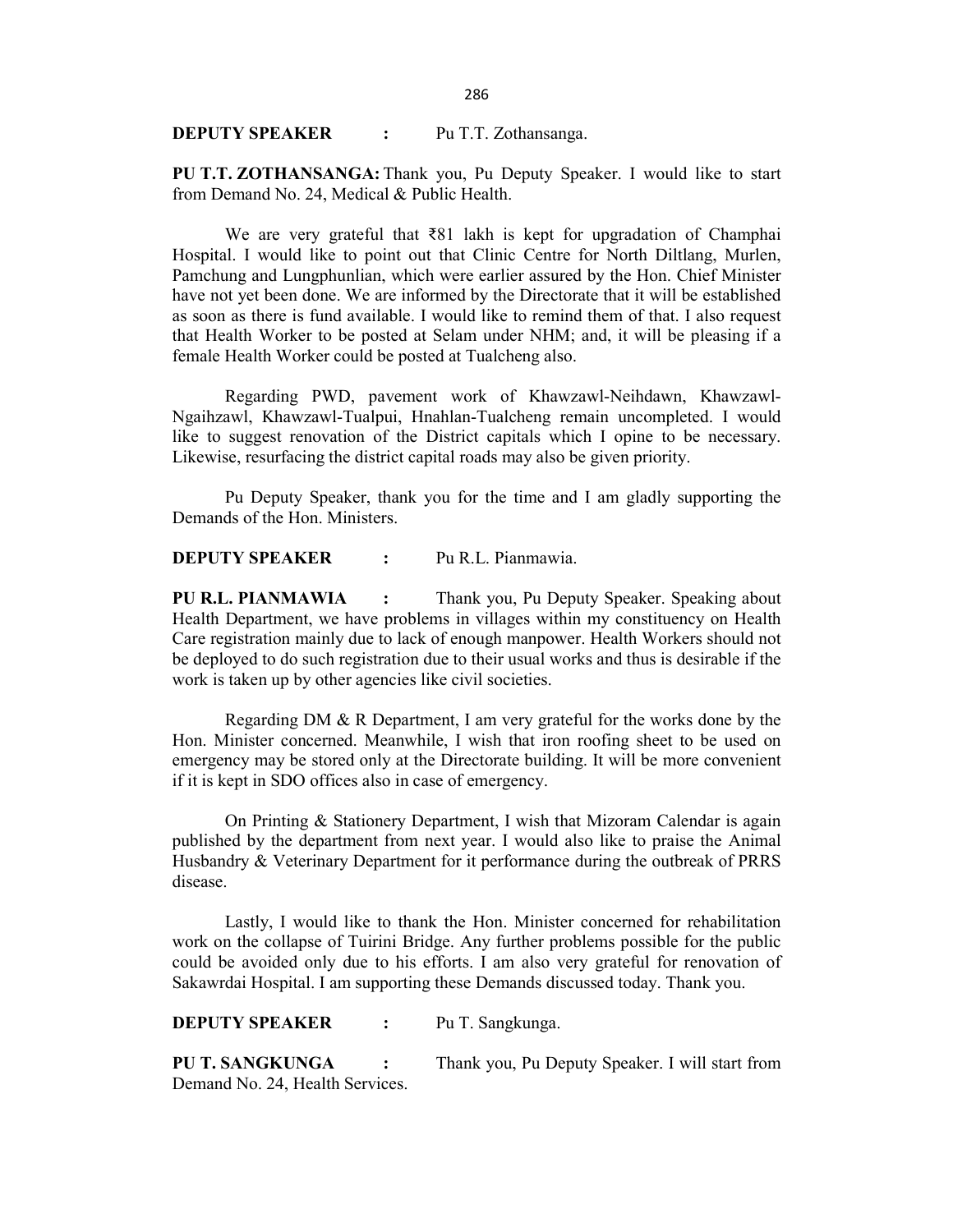I have recently visited MIMER; it has developed a lot. The equipments available there are of world class by now. I praise the works and efforts made by the staffs at MIMER. The service they rendered is really notable.

Regarding Health Care Society, the amount billable under the scheme is too less and is desirable that the ceiling could be raised. It is also desirable that the kind of ailment listed under the scheme is added. Besides, it may be noted that sharing of needles contributes a lot for spreading of AIDS. Thus, it is regretted that fund received by MSACS from NACO for needle exchange programme has been stopped. It is quite desirable if it is continued.

India, as a whole is also backward in Health Care only around 1.4% of India's GDP is spent on Health Care while US spends 8% of its income for the same. While this is the case, it is truly appreciative of a new health policy formulated by Union Cabinet in which free medical treatment and free medicine supply are proposed.

Moving to Demand No. 34, AH & Veterinary Department, the amount of milk production drastically increased as a result of NLUP scheme but on the other hand creates a slight problem in its marketing. Thus, the efforts of the Hon. Minister in regard to this problem are remarkable. Likewise, distribution of barbed wire fencing for cattle farming is also noteworthy.

At the same time, improvement of accident prone area of Chamring/Sialsuk road under DM&R Department is remarkable. Besides, the department has also done a great job during landslide at Rangvamual road.

Regarding PWD, allocation of fund for the department has increased under this ministry. The Government's efforts to avail funds from different sources are remarkable. I have noticed during my travel recently that there are many ongoing works under the department.

Thus, I am gratefully supporting the Demands under the two Hon. Ministers. Thank you.

**DEPUTY SPEAKER :** Let us call upon Pu Lalrinliana Sailo.

**PU LALRINLIANA SAILO:** Thank you, Pu Deputy Speaker. Under PWD, we have been received many blessings within my constituency. Roads were constructed in many places and I am also overwhelmed by various steps being taken within the department. It will now be possible to take up proper maintenance od road due to Road Maintenance Rule, 2007. Besides, formulation of the Mizoram Rural Road Maintenance Policy is also noteworthy.

I would like to reiterate the importance of the connecting road of Khawhai-Ngentiang as I have already stated in the earlier session also. I hope it could be included under the newly launched North East Special Infrastructure Development Scheme. Another important subject is protection of roads from encroachment where as upgradation of the process of road construction is important as well.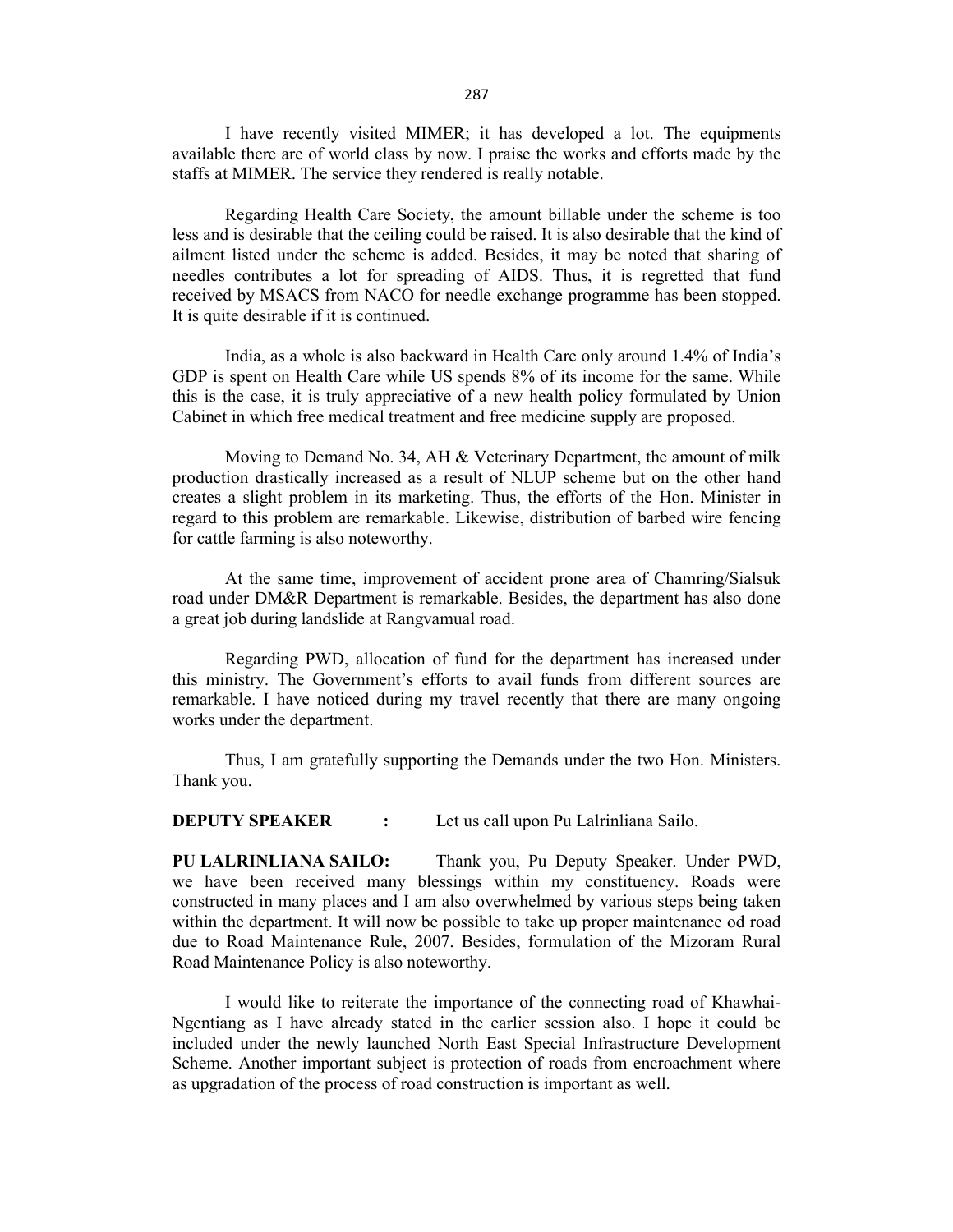On Demand No. 24, Medical & Public Health, I am very grateful about Referral Hospital. It is correct to say that many difficulties evolve for its inauguration. Yet, i believe it will become successful under the leadership of the Hon. House Leader.

Regarding Information Department, it seems the system of newspaper clipping and information given to news channels is too old at times and I hope this could be improved.

On Demand No. 30 & 34, I praise the works done under Disaster Management Department as well as Veterinary Department. Regarding the latter Department, I would like to add that it will be great if the department provide higher quality breed to our poultry farmers.

Pu Deputy Speaker, I am supporting the Demands which we are discussing today. Thank you.

**PU H. ZOTHANGLIANA :** Thank you, Pu Deputy Speaker. As I give my support to the demands under the Hon. Ministers, there are many things to be thankful about their works.

Starting from Demand No. 24, Medical & Public Health, it is obvious that there are drastic improvements recently. The services rendered by the department are also outstanding. ₹4,427 lakh is availed from Ministry of Health & Family Welfare, Govt. of India and another ₹189 crore for administrative approval for improvement of MIMER Medical College. Many more funds are availed for medical institutions in remote areas particularly of the southern part. All these are the result of development under this ministry.

Besides, the subject of Health Care Scheme is a very important one for the poorer sections of the society. I supported that we, the MLAs may donate 1% each of our wages for this purpose. Likewise, we also have recently witnessed a remarkable improvement of Lawngtlai Hospital and i would like to thank the Hon. Minister for this also.

On Demand No. 26, the department has done a great job despite limited number of staff. I & PRO post at Lawngtlai which lay vacant for a long time has been filled under this Congress Ministry; we are very happy for this.

The PWD is the department which covers the entire Mizoram. I really appreciated the works done under this department. Rawlbuk - Lungtian road which has been unattended during the previous ministry has now been improved. Approach road to Vawmbuk-Archhuang which has also been constructed falls within my constituency and we are very thankful for that also.

Lastly, I would like to praise the Hon. Minister Pu C. Ngunlianchunga for his works for the departments under his portfolios. Among that, it is learned that several new VFAs are newly recruited and I do hope that he is aware of our needs and some of them may be posted in our areas as well. With these words, I support the Demands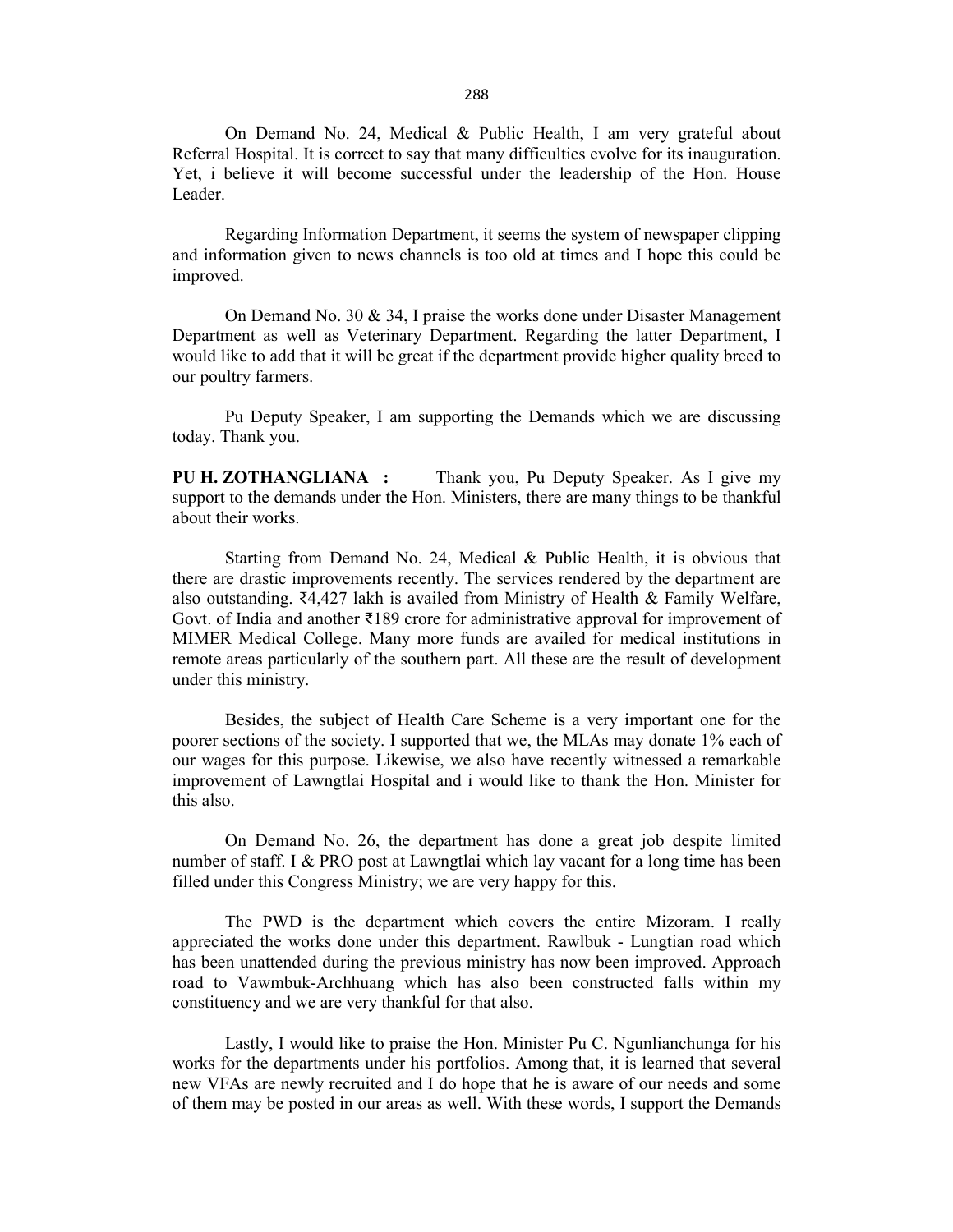of the two Hon. Ministers. Thank you.

### **DEPUTY SPEAKER :** Pu R. Vanlalvena.

**PU R. VANLALVENA :** Thank you, Pu Deputy Speaker. Regarding Demand No. 24, Health Department, I would like to speak about MSACS and Health Care particularly the dedication and sincerity of the staff under these two bodies. MSACS has no building of its own and has to spend huge amount on house rent every month. I beg the Hon. Minister to provide a separate building. Besides, it is also desirable that the staff could be recruited on permanent basis so that they perform the work with more enthusiasm.

Regarding Health Care, I support those points mentioned by my fellow members. Besides, I would like to add that it is desirable that registration under Health Care Scheme could be increased. It is desirable that the amount spent on MR Bill could also be reduced at the same time. I support the opinion that the Hon. MLAs may donate some amounts of our wages for this purpose.

Regarding PWD, we are all aware of the drastic effects of heavy monsoon last season on our roads which damaged many roads and hinder the repairing works also. Despite such problems, the department continues to perform a great job in maintenance our roads as far as possible. Apparently there are shortcomings in some areas in view of the difficult situations yet, it has done a great job so far and I am thankful for their dedications. I would also like to praise the Hon. Minister concerned especially on his performances.

Lastly, regarding Printing & Stationery Department, I would like to praise the Hon. Minister for his efforts so that the department has made profit during the year 2015, 2016 and 2017. This is the result of his sincerity and tireless efforts. Likewise, his success in Veterinary Department also is noteworthy. Therefore, Pu Deputy Speaker, I am supporting the Demands under these two Hon. Ministers. Thank you.

### **DEPUTY SPEAKER :** Pu Vanlalzawma.

**PU VANLALZAWMA :** Thank you, Pu Deputy Speaker. Firstly, regarding the demands under Hon. Minister Pu Lal Thanzara, the Information & Public Relations Department has done a great job in publicizing the proceedings of the Session; I am happy in this regard. However, after the session is over, the news published through this department are mainly of the ruling party which may be of the previous practices. This practice has now been changed in the central government and thus is desirable that the department may cover the activities and works of all the Hon. Members of this august House irrespective of their party affiliation.

Regarding Health Department, I am overwhelmed to witness development for the establishment of the Medical College. It is a fact that there may be a long way to go for its success as it was during the previous ministries. We have also seen huge efforts from Pu Rinliana, the former Minister as well as the current Hon. Minister. (*Speaker's at the Chair*) I would like to mention that the members from the opposition parties are ready to cooperate in every possible ways for the establishment of this Medical Collage.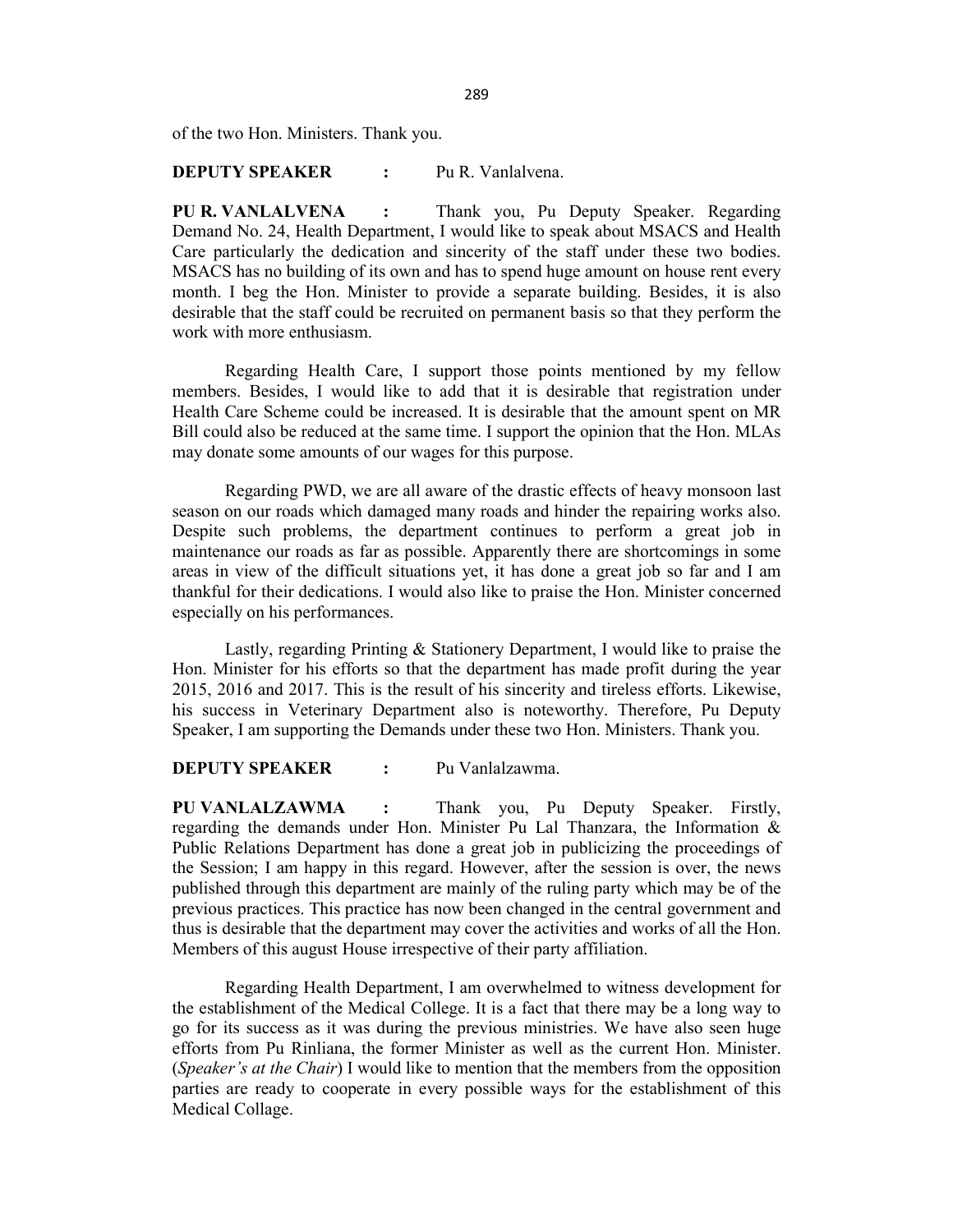Regarding Health Care Scheme, registration under the scheme is necessary in order to avail assistance from the scheme. But the registration process seems complicate for some people especially of rural areas and the poorer sections. It is desirable that the system is simplified so as to cover the whole population. In fact, the people who avail assistance through Health Care Scheme will be only of a small portion of the population. Thus, I hope it is possible.

Regarding PWD, we are all aware of the intensity of the problems we have been facing due to poor condition of our roads. There is a theory that the method we used for construction of roads is not applicable for our state. The main reason we used this method is a belief that running at a high speed as safer. However, most of the roads within Mizoram are not capable for such a high speed. Therefore, I suggest that the previous method in which boulders were laid at lower layers should be preferred. It is the same in materials used in other construction works also. We should keep in mind whether it is suitable for our climate and weather.

Regarding Printing & Stationery Department, it seems enough importance is not given. The machines and equipments are also kept in a very poor condition. Regarding Disaster Management & Rehabilitation Department, performance of this department is noteworthy; yet, location of the directorate is a bit far for public access which I opine an improvement to be made.

Lastly, on Veterinary Department, there is a problem with supply of animal feed from time to time and will be of a great step if it is taken into consideration. Thank you, Pu Speaker.

**SPEAKER :** We shall now end our discussion and I call upon Pu Lal Thanzara, the Hon. Minister to wind up the discussion and to move the House that his Demands to be passed.

**PU LAL THANZARA, MINISTER:** Thank you, Pu Speaker. I am very grateful that the Hon. Members have sincerely discussed the demands under my portfolios. I also really appreciated the suggestions given by them. I will try to clarify the points made by the Hon. Members as far as possible.

Pu Speaker, the matter of vehicle entitlement mentioned yesterday was done as per the order issued by the Government of Mizoram, GAD. However, it could not be strictly followed because of insufficient number of vehicles. Meanwhile, there are some officers under central schemes who are provided with vehicle. Regarding the number of PHCs, there are no doctors at Kanghmun PHC, Ratu PHC, Bilkhawthlir PHC, Marpara PHC.

The rate of medical bill and surgical charge is adopted for Health Care Scheme in 2008 and there is no proposal for revision at the moment. There are 80 government hospitals and 23 private empanelled hospitals. There is a question about Health Free Drug; steps have been taken in collaboration with CDAT with the project cost of ₹122.79 lakh. Regarding RSBY, new company will be given contract from April; yet, the same Smart Card will be in used. New enrollment will be done during the month of April.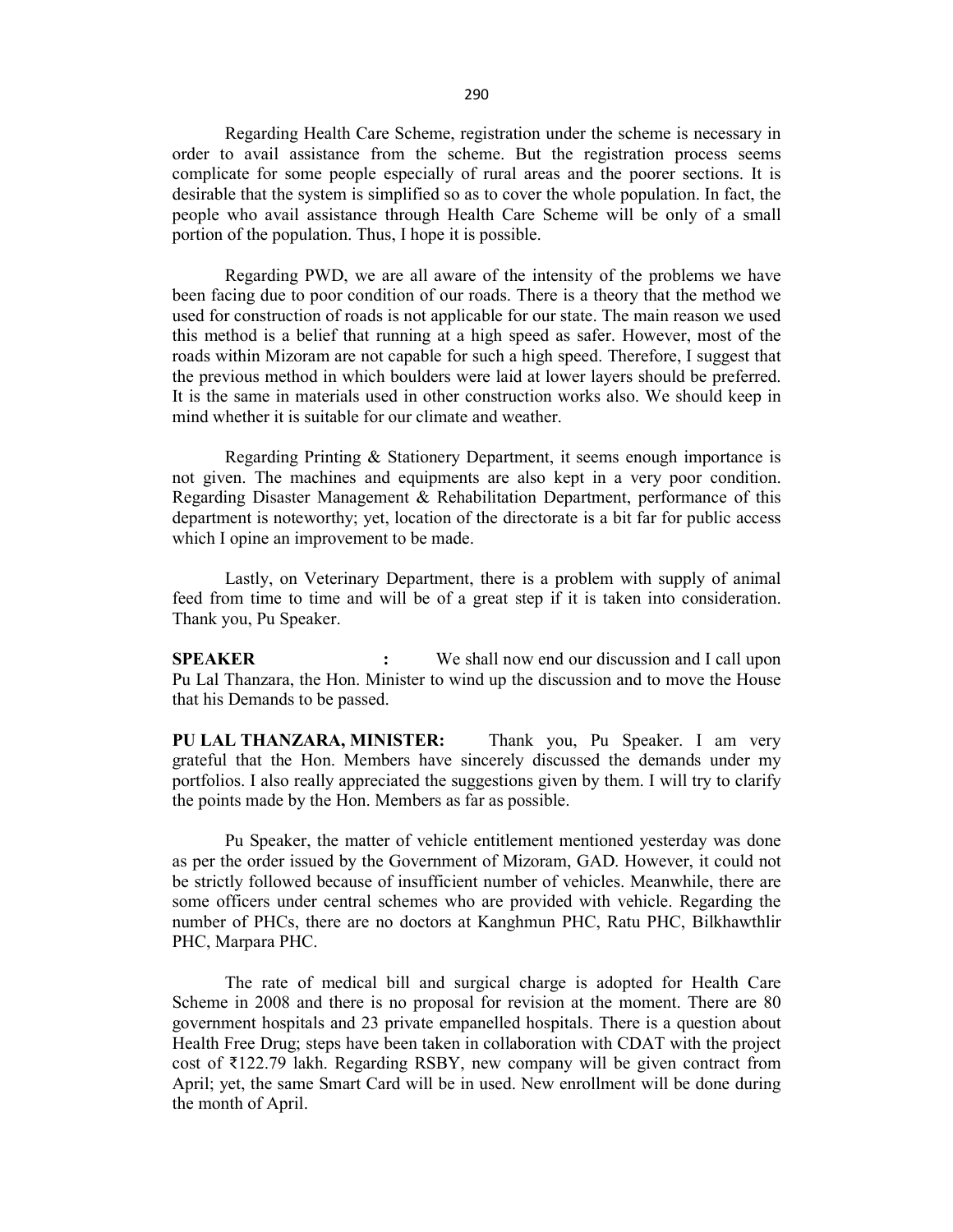Moving to PWD Department, the estimate amount for construction of truckable road between Tlangpui and Luiva is  $\overline{5}480$  lakh which is set to be done through restricted tender. Regarding termination of contract, the terminated contractor will not be allowed to bid the new contract tender. Regarding the question of Er. Lalrinawma, the physical achievement of construction of Tuankhum Bridge is 4% and there is no financial achievement as yet. There is no bill passed for this work as only the foundation earth work is done. The physical achievement of Lengpui Bridge is 10% and no financial achievement as yet. The physical achievement of Bawplawk Bridge is 5% and no financial achievement. The physical achievement for Lunghaukai bridge is 40% with no financial achievement to be mentioned.

Moving to my Demands, the Hon. Member, Pu Lalthanliana has mentioned about recruitment of qualified person like Pharm. D., Clinical Pharmacy, etc., it is under process in the departments concerned. There are 9 applicants of qualified Pharm. D. and other 30 are still in study.

I am happy to hear that most of the comments made regarding Health Department are positive ones. In order to solve problem of staff shortage, permission for post creation for four PHCs has been applied. As mentioned by Pu K. Sangthuama, with the need to increase corpus fund under Health Care, the Health Care Society asked permission to Finance Department. Pu John Siamkunga has mentioned that there is no X-Ray technician and we will look into the matter. Creation of the post of SMO and DDO for Hnahthial Hospital will also be considered by Health Secretariat. Regarding the suggestion of Pu Beichhua relating to M.O., it will also be considered by the Secretariat.

Pu Ruatkima has mentioned about the recruitment of staffs at MIMER, it is done as per Recruitment Rules of Medical Council of India where as Associate Professors are recruited by MPSC. The total number of recruitment is 83 and some more to be recruited. He had further suggested strengthening the Mizoram Health Care Society and in this regard, 3 Nos. of Medical Officer, 4 of Nos. Pharmacist, 16 Nos. of UDC, 8 Nos. of LDC, 5 Nos. of Grade-IV, 1 No. each of Computer Operator and Assistant are created. Besides, 1 No. each of CEO and Dy. CEO also are also posted.

I would like to inform Hon. Member Pu T.T. Zothansanga that Champhai Hospital has been upgraded with various new equipments. Pu T. Sangkunga suggested that free treatment may be given to Hepatitis patients; it may be noted that free treatment has been given to registered patients under Health Care scheme at Civil Hospital and is funded by Hospital RKS. This will be done in other districts as well. Regarding Free Drug, 30 Nos. of various types of drugs are proposed.

DPR for upgradation of Lawngtlai Dristrict Hospital from 50 to 100 bedded hospital has been sent. However, this could not be done instantly. I am glad to hear from Pu Vanlalzawma of the support offered by all the opposition parties for the achievement of MIMER.

Regarding errors in the context of the Governor's speech, it will be enquired so that it is not repeated. Suggestions made by other members for improvements of I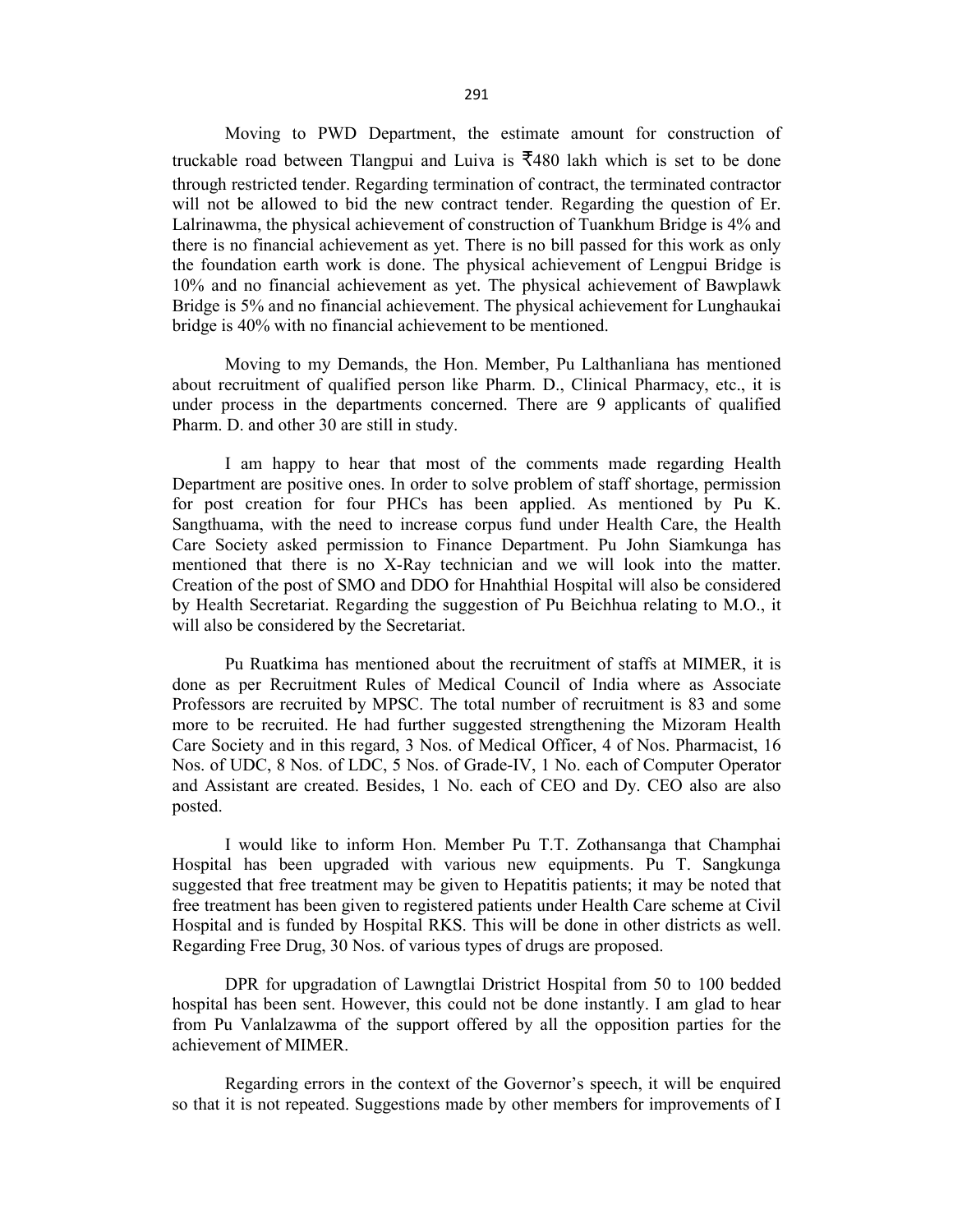& PR Department will be considered.

Moving to Demand No. 13, PWD, there are some points which need clarification. The cost of construction of PWD approach road to Rehabilitation Centre of 1.25 kms is around ₹50 lakh. Chite - Thuampui road has also been constructed under NLCPR and will be continued in 2018-2019. Widening of Tlaklui approach road will be taken up if land owners in the vicinity approve it. The Aizawl bypass road mentioned by Er. Lalrinawma has also been surveyed and DPR is submitted already.

Regarding the method of road construction, it is called IRC 37 design code. Considering all the weathering and other factors, our roads are expected to last 3 to 5 years and resurfacing should be done before it is totally damaged. The proposed Lunglei-Champhai road will be considered as soon as there is fund available. Regarding strengthening of PWD, as mentioned by Dr. K. Beichhua, we have several newly purchased vehicles and equipments under PWD. Regarding the question from Pu Ruatkima, ₹28.25 crore has been sanctioned for reconstruction of Buichali-

Bawngkawn road and the selected contractor of a joint venture namely NBKA is expected to start the work during April, 2018.

With these words being said, Pu Speaker, I beg this august House to pass the following Demands under my concerned departments: -

| Demand No. | Department                     | Amount              |
|------------|--------------------------------|---------------------|
| 24         | Medical & Public Health        | ₹4,55,05,19,000.00  |
| 26         | Information & Public Relations | ₹13,92,71,000.00    |
| 45         | <b>Public Works Department</b> | ₹7,29,92,21,000.00  |
|            | <b>TOTAL</b>                   | ₹11,98,90,11,000.00 |

Thank you.

**SPEAKER :** The Hon. Minister has now begged the House to pass his Demands. Those who agree to pass the demand may say, 'aye' and those who don't may say, 'nay'. I hereby declare that the Demands No. 24, 26 and 45, the total amounting to  $\bar{\mathcal{F}}$ 11,98,90,11,000.00 is unanimously passed by the House.

**PU LAL THANZARA, MINISTER:** Thank You, Pu Speaker.

**SPEAKER :** Let us now call upon Pu C. Ngunlianchunga, Hon. Minister to wind up the discussion of his demands and move the House to pass the same.

**PU C. NGUNLIANCHUNGA, MINISTER:** Thank you, Pu Speaker. Pu Speaker, firstly regarding the questions about Printing & Stationery Department, the departments that do not purchase stationery items from the department are: -

- 1) Governor's Secretariat
- 2) Excise & Narcotics
- 3) Account & Treasuries
- 4) MPSC
- 5) Economic & Statistics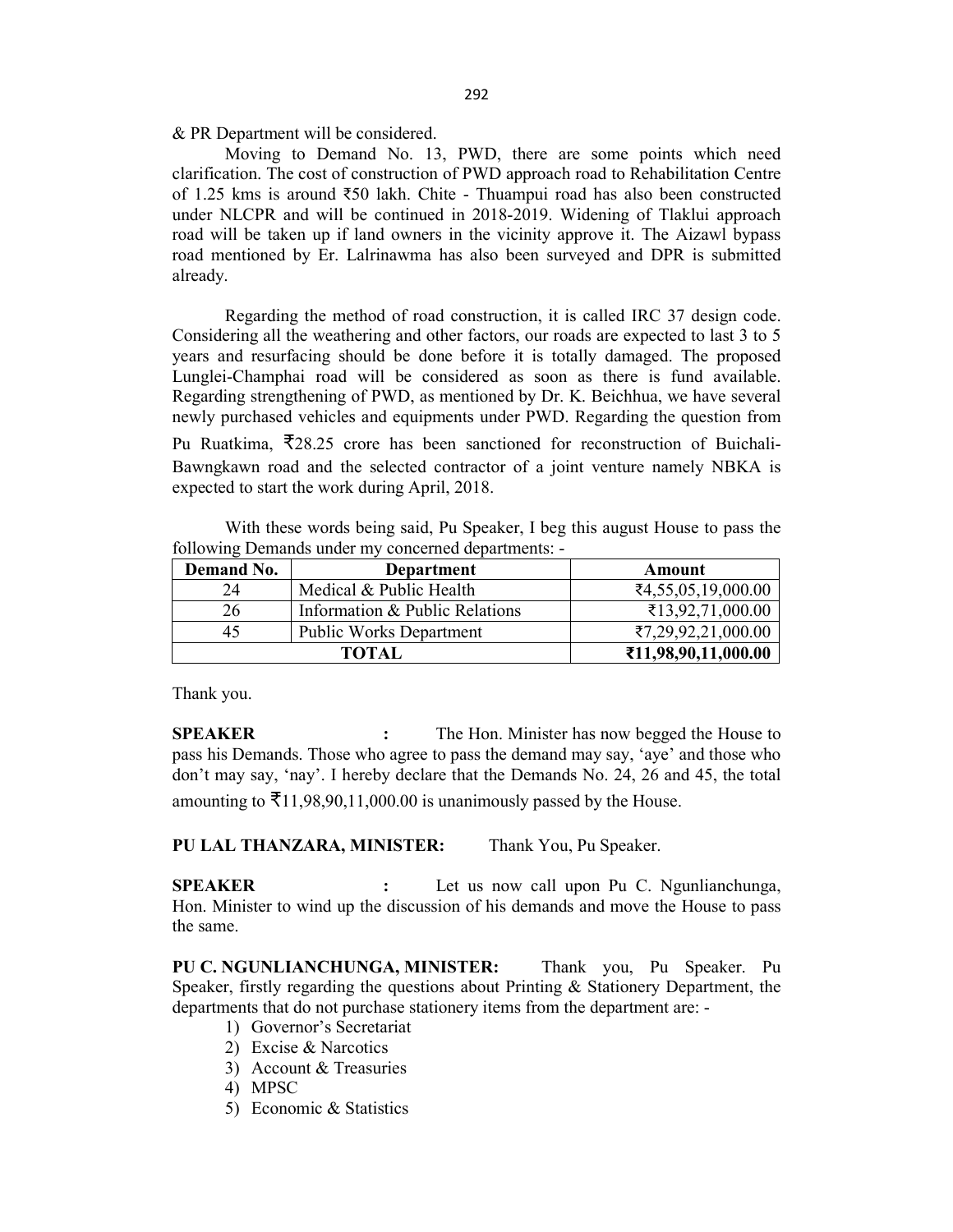- 6) Public Health Engineering
- 7) Information & Public Relations
- 8) Sericulture Department
- 9) Tourism
- 10) Minor Irrigation

We have seen a lot of improvements in this regards as in the amount of revenue collected by the department. It is important to give importance to this department as mentioned by Pu K. Sangthuama. Meanwhile, it is also necessary to appreciate the works done by the department and on improvements within the department. Regarding the problems of land dispute between two departments as mentioned by Pu Ruatkima, this will be discussed in the Cabinet Meeting. We hope it will be resolved in a way that is good for both party.

The department purchased four colors Offset Machine SB74 and 36 Nos. of single color. Another important machine that we have is Embossing Machine which is used for printing of texture. We are also very thankful that a new transformer of 500KV is installed so that we may have uninterrupted power supply. Step has been taken to establish printing institute as guidelines for registering of the approved firms has also been prepared.

Moving to Disaster Management & Rehabilitation Department, thirteen members have spoken about this department and I am very thankful that most of are of positive comments. Any suggestion being made will also be considered. Disaster training programmes were organized occasionally and it is good to hear appreciation from the Hon. Members for such programmes. Regarding Landslide at Vaivakawn graveyard, it was discussed under the leadership of Aizawl DC and we are waiting for the report. As of the project of Restoration of Strong Water Drain and Contort Drain, it is initiated in cooperation with PHE Deptt. with the amount sanction of  $\bar{\bar{\xi}}$ 11.9680 lakh. However, this could not be achieved as yet due to lack of fund for it completion.

It is regretted that the Hon. Group leader used to face problem in contacting our departments; instruction will be given to the departments to improve such conducts. Training is given on disaster management in which around 1500 people from NGOs and CBOs attended the function. I would like to mention that contribution made by the Hon. Members for handling charge of Silpaulin, etc. amounting to ₹23,22,800 which is quite useful in providing the needs of the department. We are also granted  $\bar{x}690$  lakh for mitigation fund from the State government which is used in different places of Mizoram.

Lastly, regarding AH & Veterinary Department, there are many thing to say about the performance of this department but there is no time to mention all the details. Veterinary Sector within the department is responsible for the animal health while Animal Husbandry is responsible for infrastructure development and increasing the production. Funds are availed from CSS and any other sources available like NABARD, etc. for the works done by the department. Steps were taken to have better breed of mithun and goat the rearing farm which has been set up at Thenzawl.